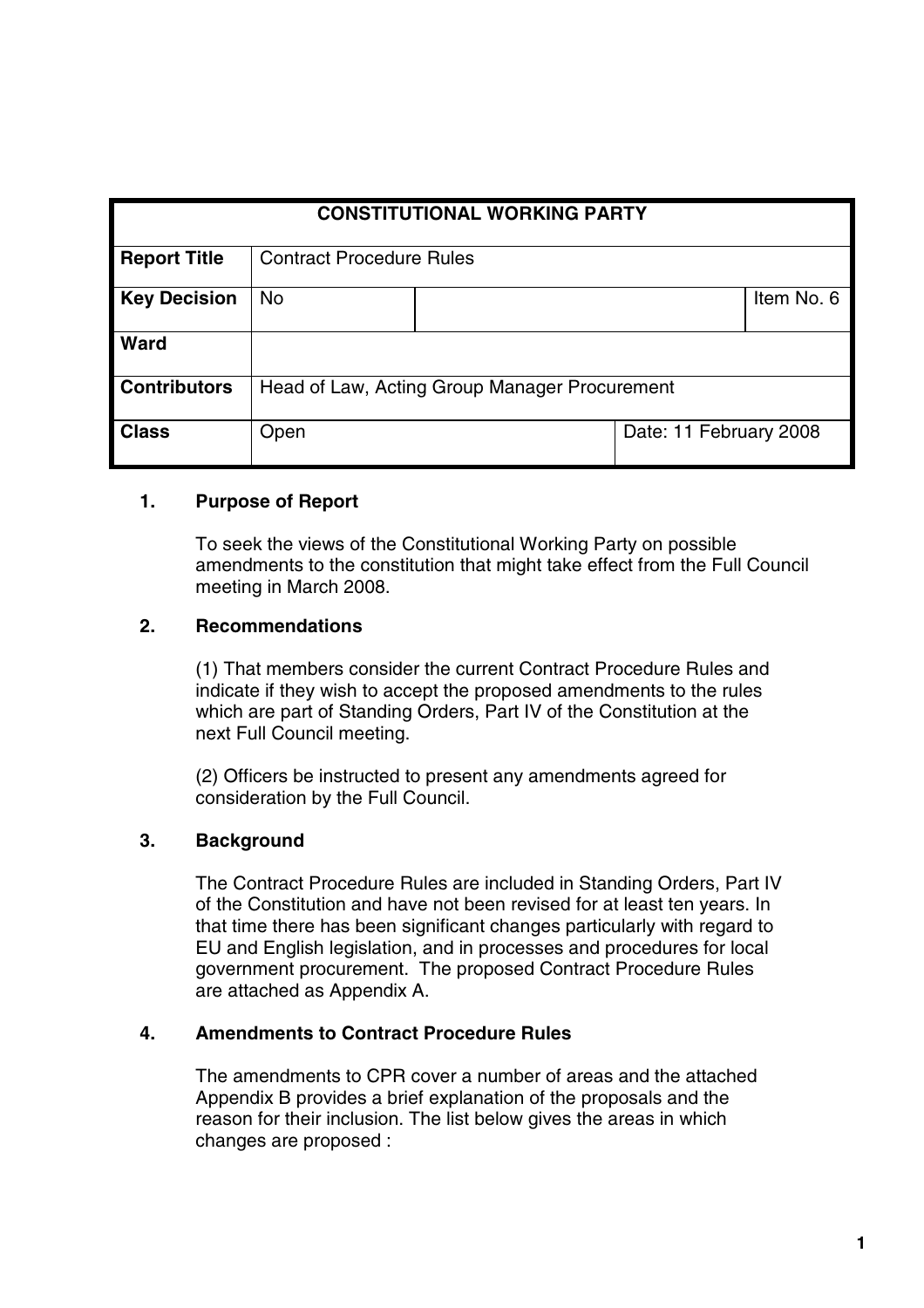- **E** Introduction
- **E** Category values
- **E** Authority to procure
- **E** Contracts register
- **Code of Practice for Contractors, Suppliers and Service Providers**
- **E** Method of inviting tenders
- Waiver of Contract Procedure Rules
- **Example 3** Submissions of tenders
- **Late submissions, Errors, Discrepancies and Alterations**
- Award of contract
- **Energy contracts**
- **Private Finance Initiative / Negotiated Contracts**
- **E** Appeals and Mediation
- **Example 3 Scrutiny / Standstill Period**
- Variations and Extensions

#### **5. Legal Implications**

The Constitutional Working Party is an advisory working party as set in Paragraph 9.2 of Article 9 of the Council's Constitution. In accordance with Paragraph 9.3 of the same article, all Committee General Rules apply to the Working Party. Any constitutional amendments proposed by the Working Party must be agreed at a meeting of the entire Council.

#### **6. Crime and Disorder Implications**

There are no direct crime and disorder implications arising from this report

#### **7. Equalities Implications**

There are no direct equalities implications arising from this report. However, any changes proposed to the rights of the public to pose questions would have to be carefully considered in the light of the council's corporate commitments to equalities.

#### **8. Financial Implications**

There are no direct financial implications arising from this report.

#### **9. Environmental Implications**

There are no direct environmental implications arising from this report.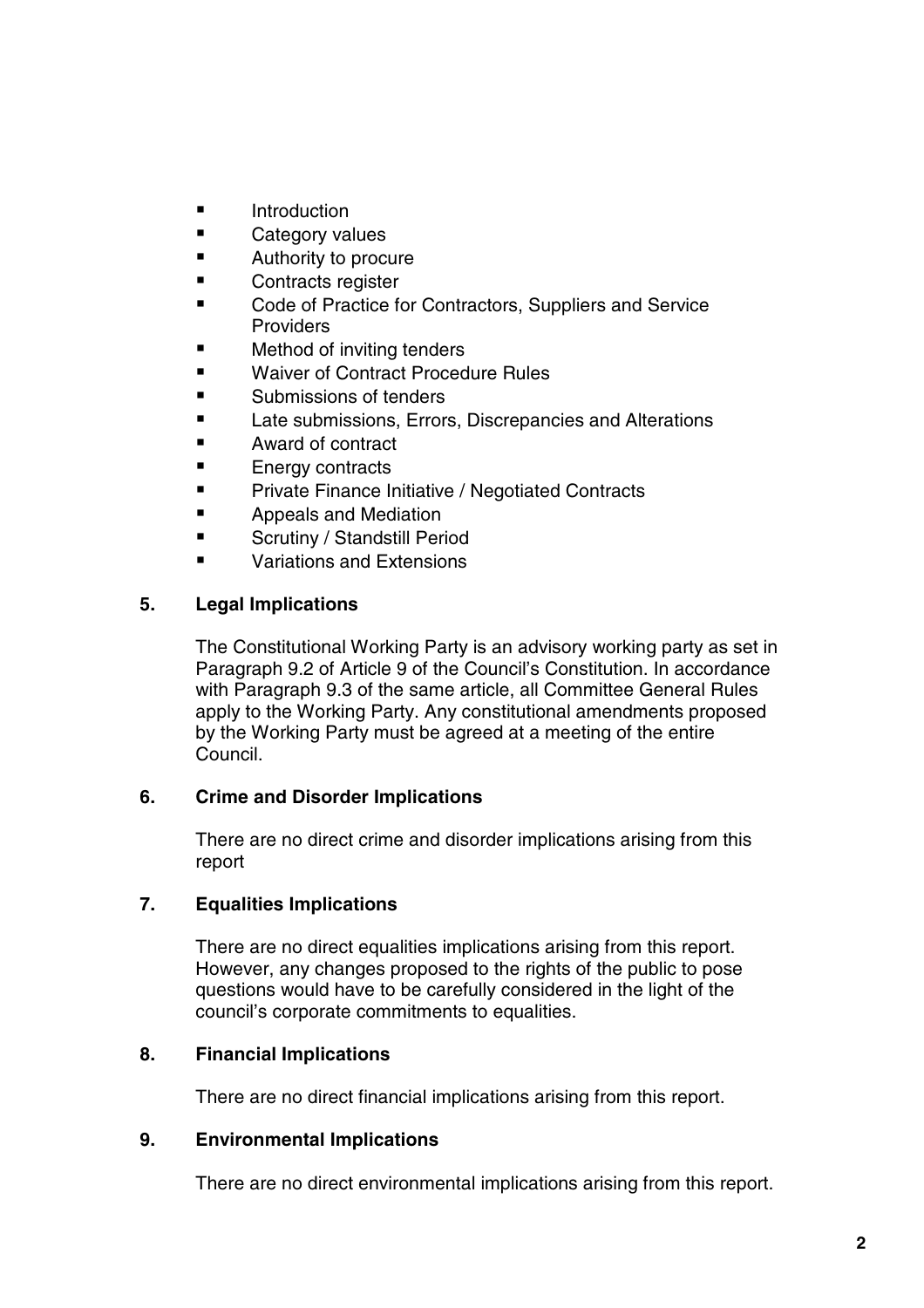#### **BACKGROUND PAPERS**

The Constitution of the London Borough of Lewisham which can be viewed at:

http://www.lewisham.gov.uk/CouncilAndDemocracy/AboutLewishamCo uncil/TheConstitution.htm

If you have any queries on this report, please contact Andy Murray, Acting Group Manager Procurement, Resources Directorate extension 48133.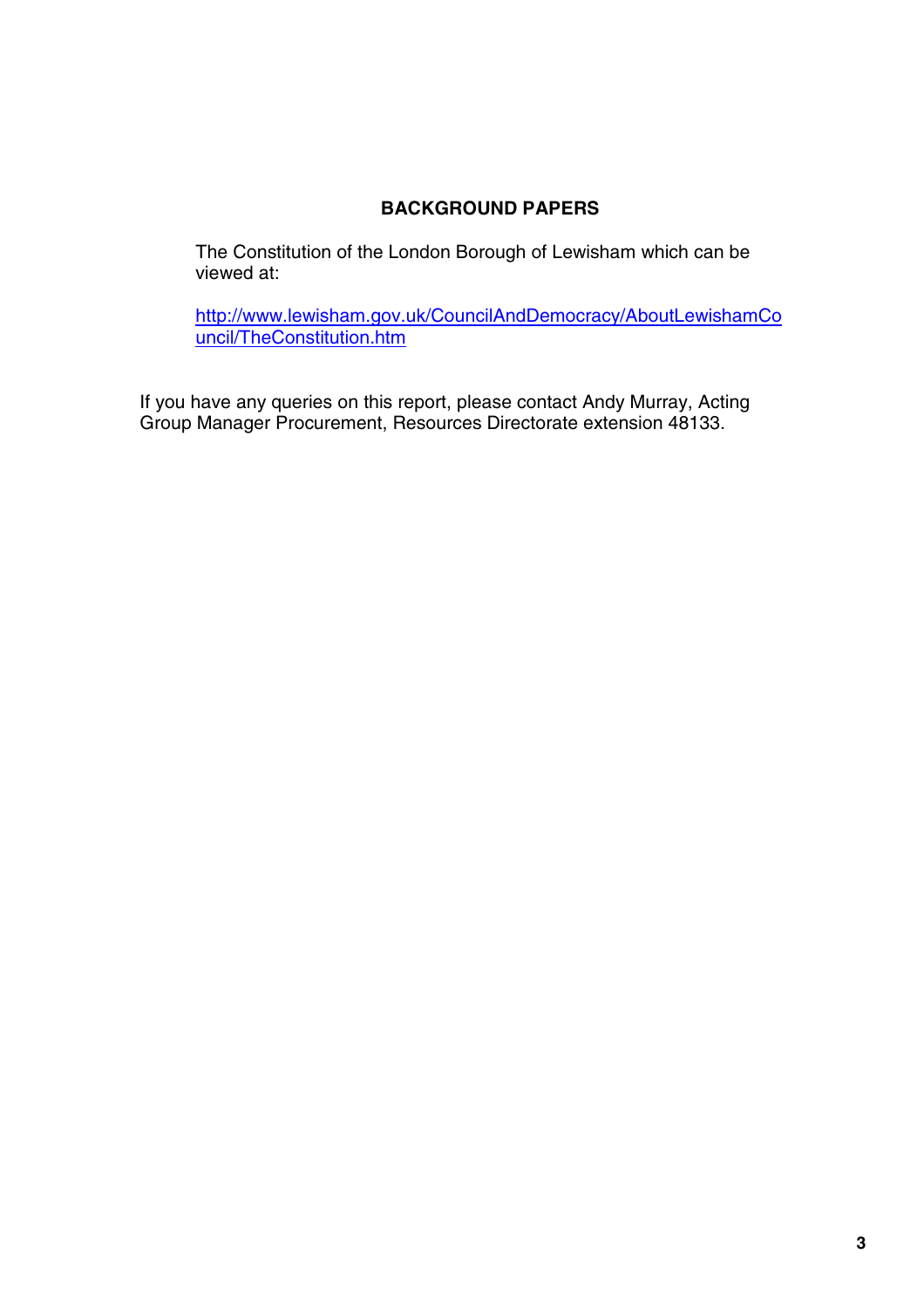#### **I – CONTRACT PROCEDURE RULES**

#### **1. Introduction**

- 1.1 Every contract entered into by the Council must comply with these Contract Procedure Rules which set out the steps which must be taken in relation to contracts of different values; and which provides the framework rules for the Council's procurement of works, goods and services. Following them will ensure value for money, propriety and the proper spending of public money.
- 1.2 The Procurement Code of Practice provides more detail and shall govern Council tendering and contract procedures. The Executive Director for Resources and Head of Procurement shall maintain and issue the Procurement Code of Practice. Any procurement activity shall proceed in accordance with the Contract Procedure Rules and the Procurement Code of Practice
- 1.3 The purpose of procurement activity shall be to achieve best value for local people in accordance with the Council's statutory and approved objectives. This should include an innovative approach to building partnerships with the private and not-for-profit sectors within a robust contractual framework. Officers with responsibility for procurement shall ensure that they are able to demonstrate achievement of best value by having regard to a combination of economy, efficiency and effectiveness.
- 1.4 Every contract or official order for works, goods or services made by the Council shall be for the purpose of achieving the Council's statutory or approved objectives and shall conform to all relevant English and European legislation.
- 1.5 Procurement decisions are among the most important decisions a manager will make because the money involved is public money and the Council is concerned to ensure that high quality goods, works and services are provided. Efficient use of resources in order to achieve best value is therefore an imperative. The Council's reputation is equally important and should be safeguarded from any imputation of dishonesty or corruption.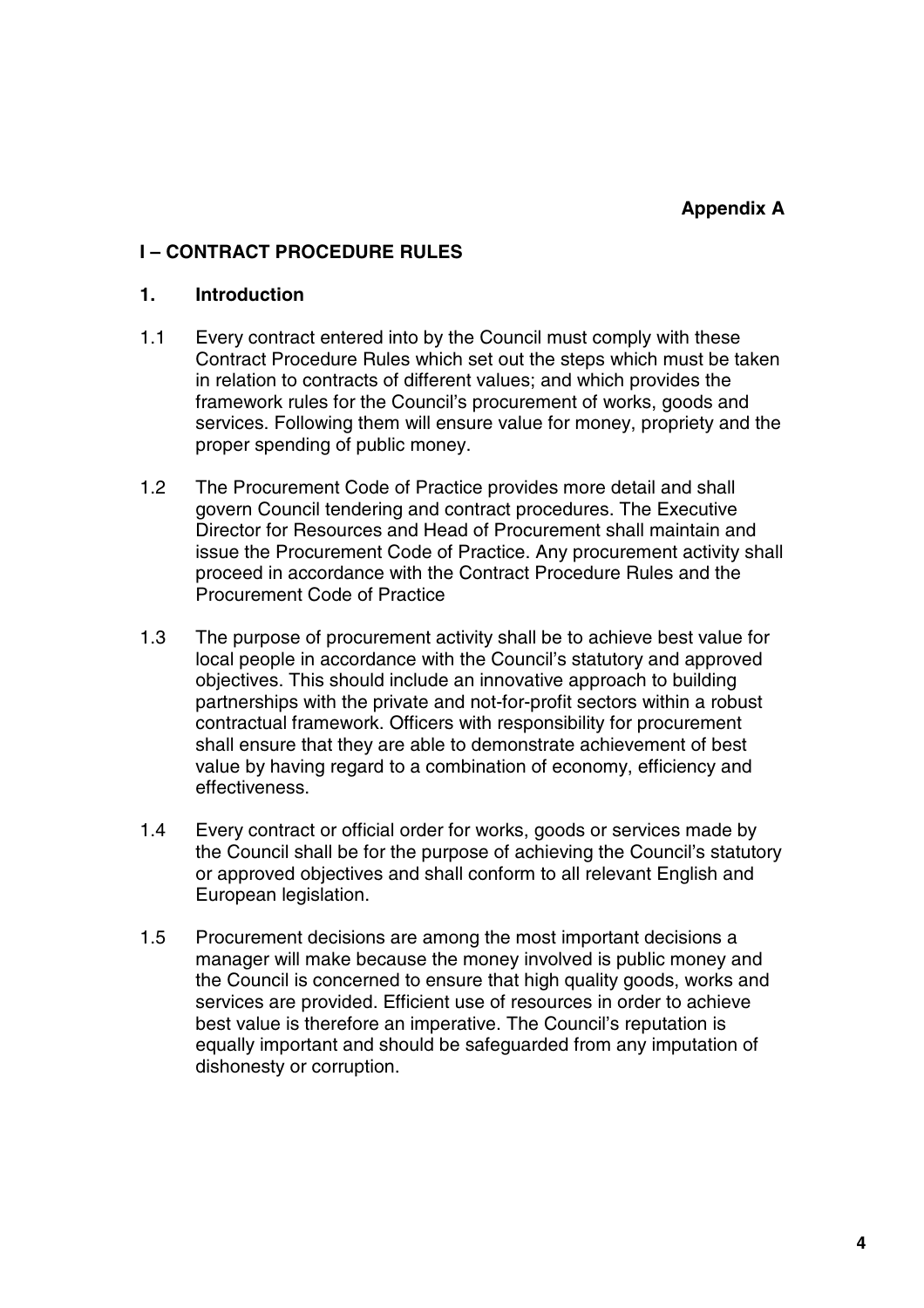1.6 For these reasons it is a disciplinary offence to fail to comply with Contract Procedure Rules and the Procurement Code of Practice when letting contracts and employees have a duty to report breaches of Contract Procedure Rules to an appropriate senior manager and the Head of Audit.

#### **2. Interests in Contracts**

- 2.1 By law, officers are required to give written notice to the Chief Executive of any pecuniary interest they may have in a contract which has been or is to be entered into by the Council, other than a contract to which they are a party. Members too are under a legal duty to declare any personal interest they may have in any contract.
- 2.2 Both Members and officers shall be required to abide by the Member and Employee Code of Conduct (a copy of which is attached at Part V of this constitution) particularly in relation to their personal interests in contracts which have been or are to be awarded by the Council.

#### **3. European Union**

- 3.1 All contracts shall comply with the EU Treaty and with any relevant European directives currently in force in the United Kingdom, as well as all relevant national legislation.
- 3.2 Notwithstanding the contents of these Rules, the tendering process must strictly comply with the EU Treaty and directives made under it and nothing contained within these Rules shall override current European and/or domestic legislation

#### **4. Category Values**

- 4.1 Executive Directors should, wherever possible, adopt procedures which ensure that the Council obtains maximum value for money and in so far as complies with the law, encourages the use of contractors and suppliers who comply with the Council's Code of Practice for Contractors, Suppliers and Service Providers in force from time to time. A copy of the Code of Practice for Contractors, Suppliers and Service Providers is available from the Executive Director for Resources.
- 4.2 Except where it is otherwise stated, any reference to the estimated value or value of a contract means the total value of the contract (inclusive of any extension period) over its full term and it is not an annual or other periodic value. For annually renewable contracts and Schedule of Rate contracts, the value shall be calculated by reference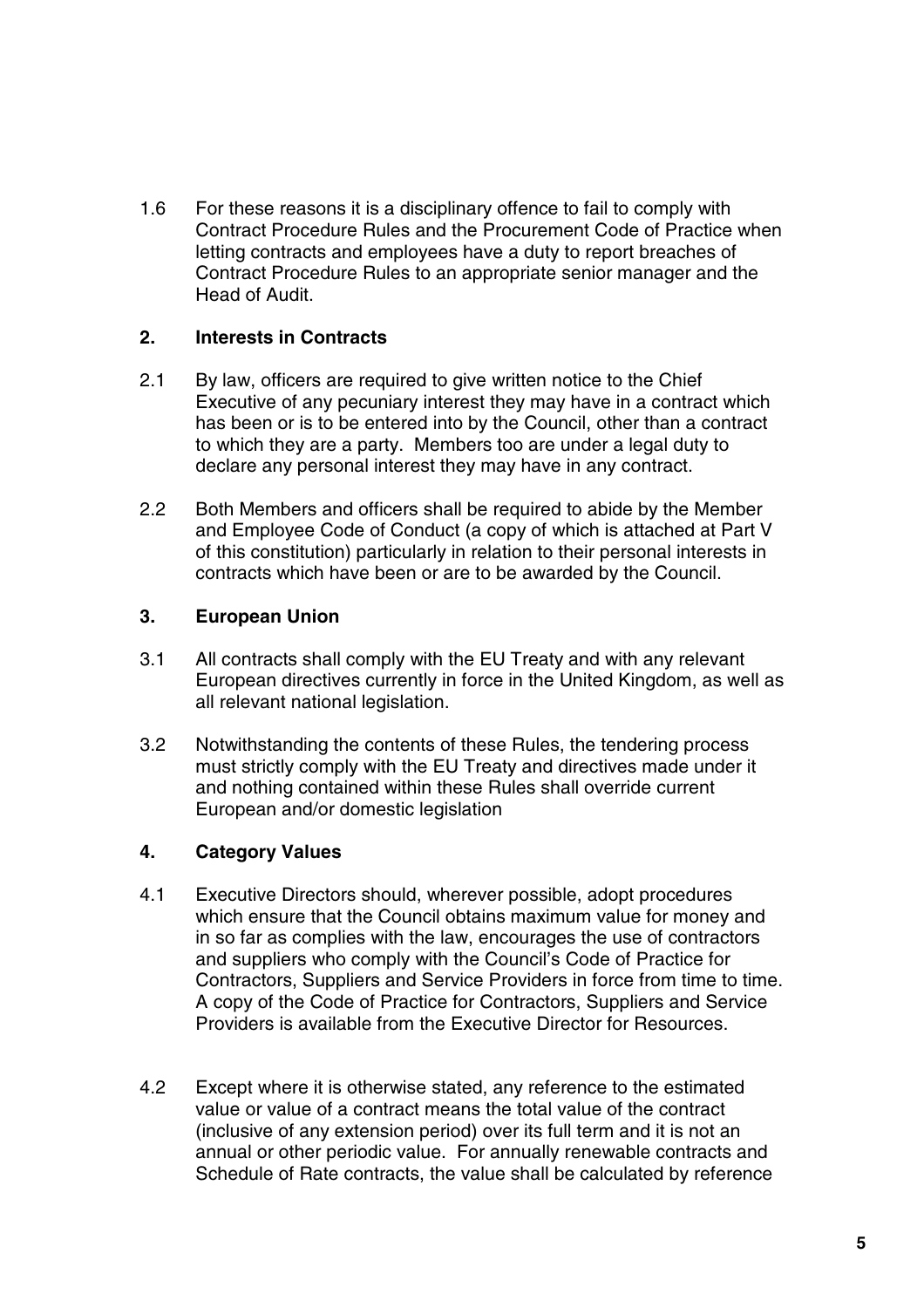to methods applicable under the relevant European public procurement directive.

- 4.3 There are three categories of contracts:-
- 4.3.1 **Category A** Building construction and engineering works contracts ('works contracts') with an estimated value of over £1m, other contracts with an estimated value of over £500,000, and contracts that fall within the full provisions of the EU procurement regime (Works, Supplies and Part A Services).
- 4.3.2 **Category B** Works contracts with an estimated value of between £40,000 and £1m and all other contracts with an estimated value of between £40,000 and £500,000, and those that fall outside the full requirements of the EU procurement regime (Part B Residual Services).
- 4.3.3 **Category C-** All other contracts or arrangements with an estimated value of less than £40,000.

#### **5. Procurement Routes**

- 5.1 Unless otherwise agreed by the Executive Director for Resources, for example in the use of Framework and Schedule of Rate arrangements, all contracts for the supply of goods and services must be specific in terms of quantities to be supplied over a given period of time. The estimated value of such contracts over a period of time shall be the total value of the supply over the period including, where appropriate, all associated maintenance costs.
- 5.2 In circumstances considered appropriate by the Executive Director for Resources and subject to the provisions of Paragraph 9 (Award of Contract) below, officers may elect to use pre-existing framework arrangements (such as those operated by the Office of Government Commerce) or Consortium Contracts (such as those operated by the London Centre of Excellence or the London Contract and Supplies Group) to obtain tenders, providing value for money can be demonstrated. Before procuring or entering into a framework or consortium arrangement, the relevant officer shall be satisfied that:
	- The term of the arrangement shall be or is for a period of no longer than four years duration;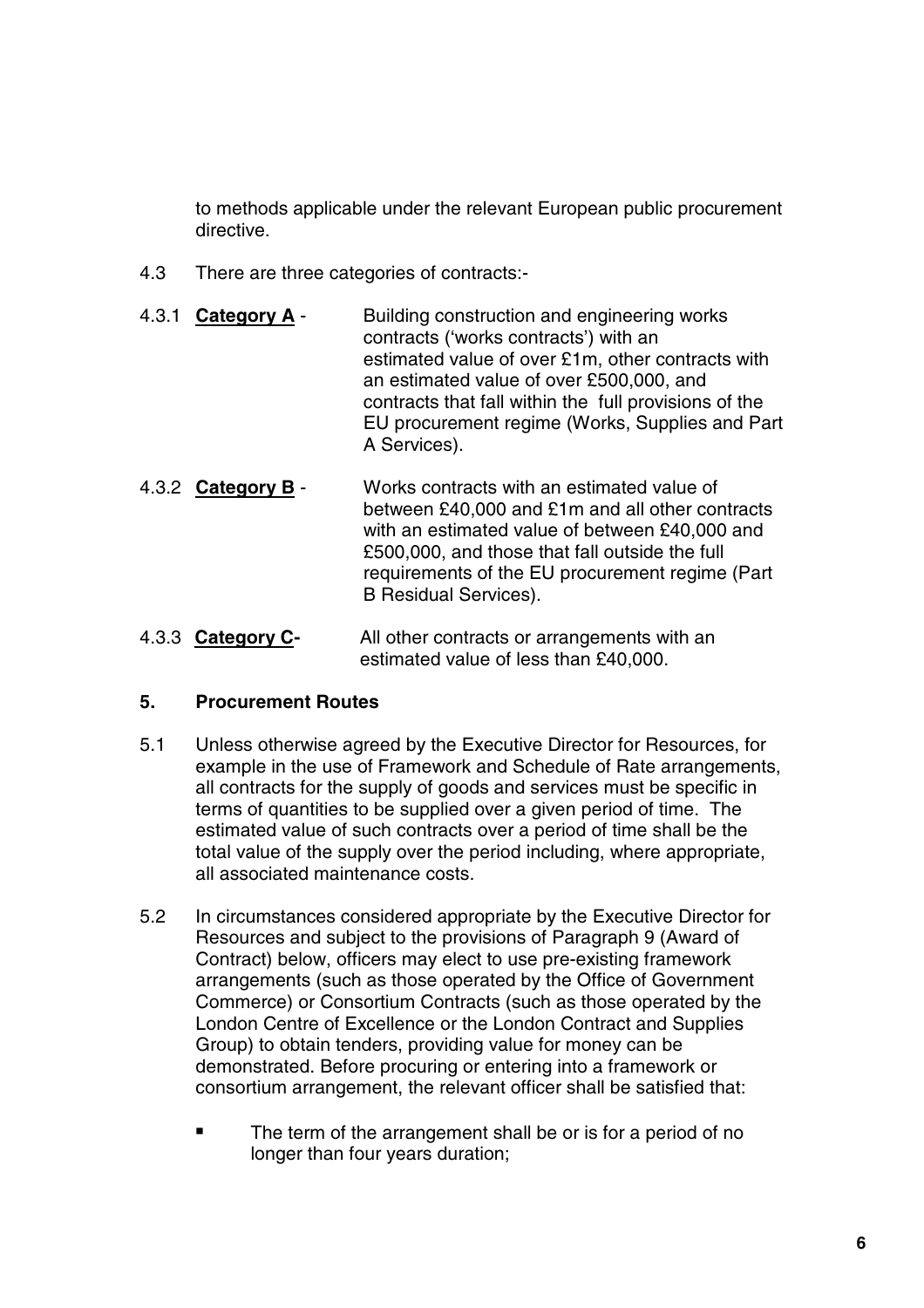- **The terms and conditions of the arrangement do not** compromise the Council's contractual requirements;
- The parties to the arrangement are recognised public bodies or providers from the private sector as approved by the contracting agency
- Full, open and proper competition in respect of the creation of the framework or consortium arrangement has taken place in accordance with the relevant EU rules and/or relevant standing orders.
- 5.3 Unless otherwise agreed by the Executive Director for Resources, officers involved in the contracting process will use the best practice identified in the Lewisham Code of Practice for Procurement.
- 5.4 The method of tendering shall similarly apply where a sub-contractor or supplier is to be nominated by the Council in respect of a contract to be performed by the Council for a third party.
- 5.5 The practice of collaborative tendering between local authorities and/or other public bodies is increasing, however, this should only be considered if there is a clear business case for doing so. This process has additional factors to be resolved by the partner authorities during the planning stages and should be covered by a comprehensive partnering mandate.
- 5.6 Everything from responsibilities to anticipated outcomes should be outlined in the collaboration mandate, which will be approved by the relevant senior officers in all participating authorities. To support this a project team should be established to manage the project using an agreed plan with clear milestones and deliverables.

#### **6. Estimate of Expense Involved**

- 6.1 No Tender shall be invited unless there is adequate provision within the appropriate budget heading or other financial provision (e.g. special funding).
- 6.2 Before inviting tenders, the relevant Executive Director shall compile a written estimate of the value of the works or the goods or services for which a tender is to be invited. All such estimates will be kept in a central register by the relevant Executive Director.

#### **7. Authority to Procure**

7.1 No Tender shall be invited unless Authority to Procure exists either :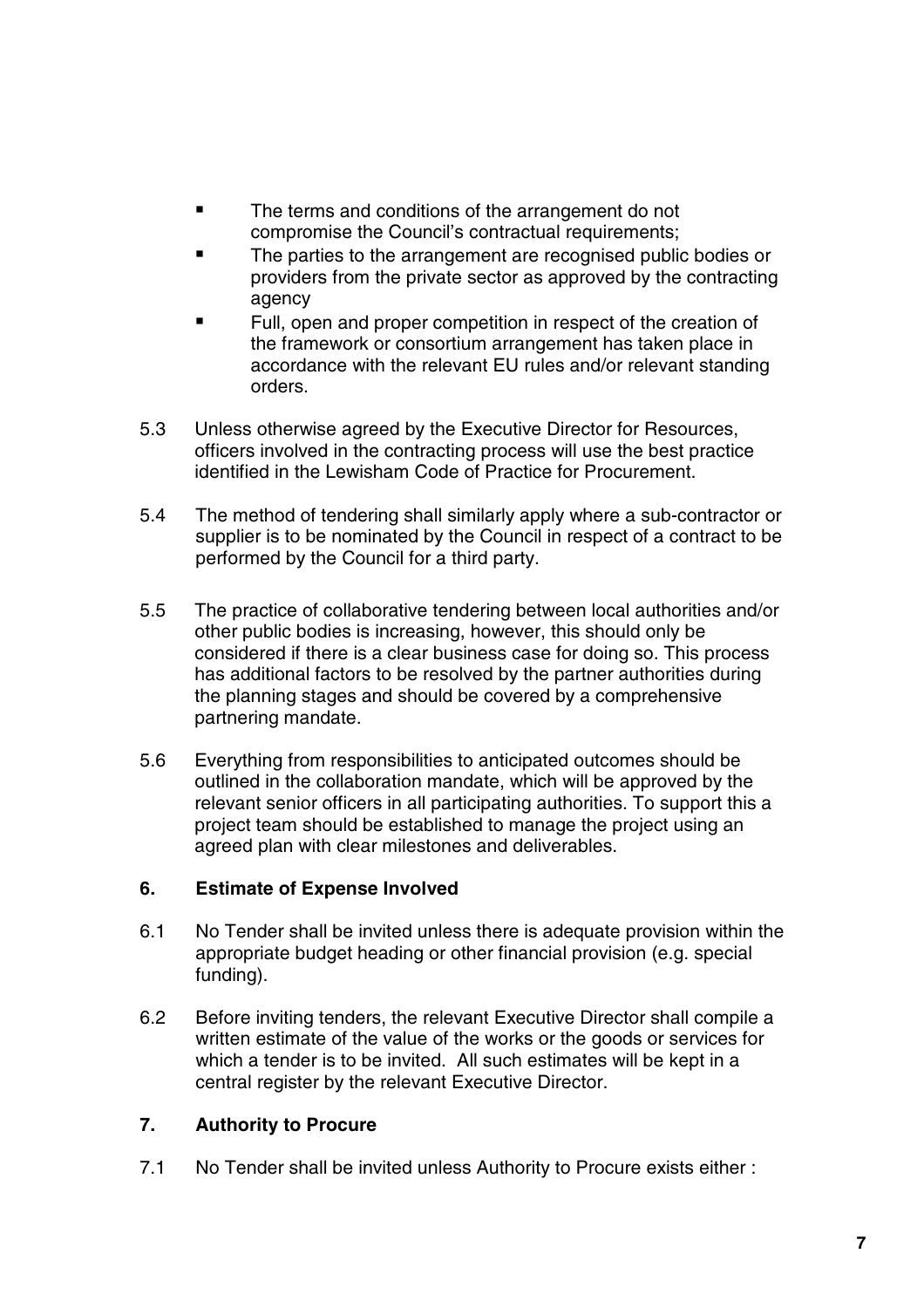- **Example 2** as the result of a 'Best Value' service review;
- **F** resulting from prudential borrowing;
- **imatherism** in implementing the capital and repair and maintenance programmes;
- prior to the expiry of an existing contract;
- **If** identification of a new corporate contract;
- **as a result of external funding opportunities;**
- contract failure:
- **•** or as a matter of urgency or expediency.

#### **8. Contracts Register**

A register of all tenders despatched and received by each Executive Director will be maintained by that Executive Director, in a format approved by the Executive Director for Resources.

#### **9. Code of Practice for Contractors, Suppliers and Service Providers**

- 9.1 In so far as complies with the law, contractors, suppliers and service providers will have to satisfy the Council of their ability to comply with the Code of Practice for Contractors, Suppliers and Service Providers in force from time to time before being invited to tender.
- 9.2 It is the Executive Director for Resources' responsibility for maintaining, amending and updating the Code of Practice for Contractors, Suppliers and Service Providers.

#### **10. Method of Inviting Tenders**

#### 10.1 **Category A Contracts**

- 10.1.1 In the case of Category A contracts, tenders shall be invited by public advertisement and/or Notice as necessary. Prior to invitation to tender, a public advertisement may be placed inviting prospective tenderers to express an interest in tendering. Where such an advertisement attracts so many responses that it would be impractical to invite tenders from all those who respond, then tenders shall be invited from a short list of contractors/suppliers which is approved in accordance with the Council's/Mayoral scheme of delegation as attached to the constitution.
- 10.1.2 However, if the Executive Director for Resources and the Head of Law determine that there are good reasons for doing so, in the case of Category A works contracts below the current European Union threshold, tenders need not be invited by public advertisement. In such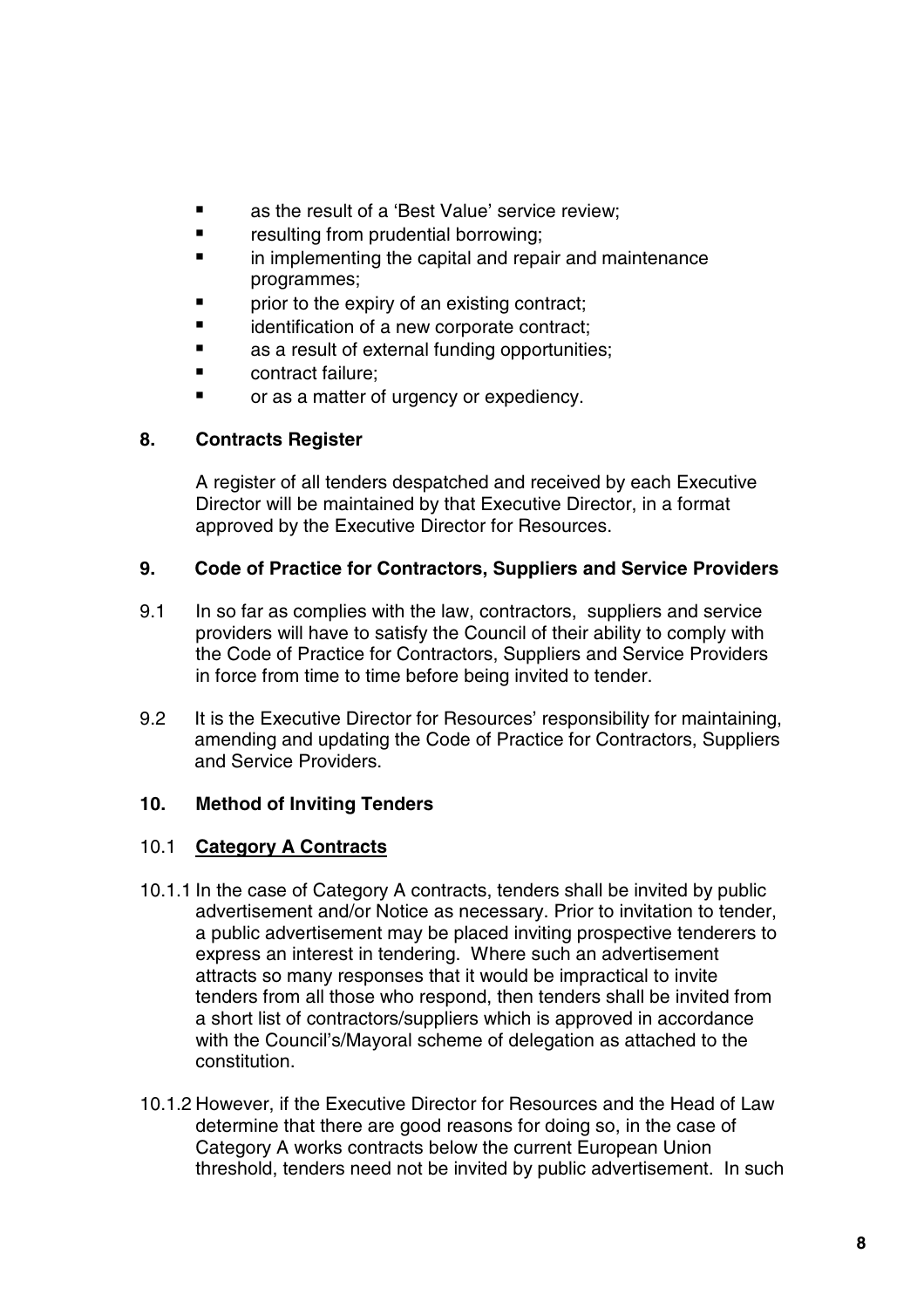cases, tenders will be invited from at least 5 contractors from the Council's approved list. If the Council does not maintain an appropriate approved list or if the Executive Director of Resources so authorises then tenders may be invited from at least 5 other contractors, suppliers or service providers.

- 10.1.3 In the case of other Category A contracts, tenders need not be invited by public advert if a decision is made to the contrary in accordance with the Council's/Mayoral scheme of delegation which is attached to the Council's constitution. For non-executive functions, such a decision may only be made by the appropriate committee. For executive functions, the decision will be made in accordance with the Council's/Mayoral scheme of delegation.
- 10.1.4 In the case of any Category A contract, the Council shall not invite less than 5 tenderers, or negotiate with a single tenderer unless there are special circumstances which must first be approved by the appropriate committee (for non-executive functions) and in accordance with the Council's /Mayoral scheme of delegation (in respect of executive functions), in both cases having regard to the advice of the Executive Director for Resources and the Head of Law. See clause 8.4

#### **10.2 Category B Contracts**

- 10.2.1 In the case of Category B contracts, tenders shall normally be invited by open advertisement, or with the prior personal written approval of the relevant Executive Director, from a minimum of 5 contractors/suppliers appearing on the Council's approved list.
- 10.2.2 If the Council does not maintain an appropriate approved list or if the Executive Director of Resources so authorises then tenders may be invited from at least 5 other contractors/suppliers.
- 10.2.3 In the case of any Category B contract, the Council shall not invite less than 5 tenderers, or negotiate with a single tenderer unless there are special circumstances which must be approved by the Executive Director for Resources in respect of " non-executive functions", and in respect of "executive functions" in accordance with the mayoral scheme of delegation, in both cases having regard to the advice of the Executive Director for Resources and Head of Law, if the decision is not delegated to either or both of those officers. See clause 8.4

#### **10.3 Category C Contracts**

10.3.1 In the case of Category contracts, written quotations may be sought as follows: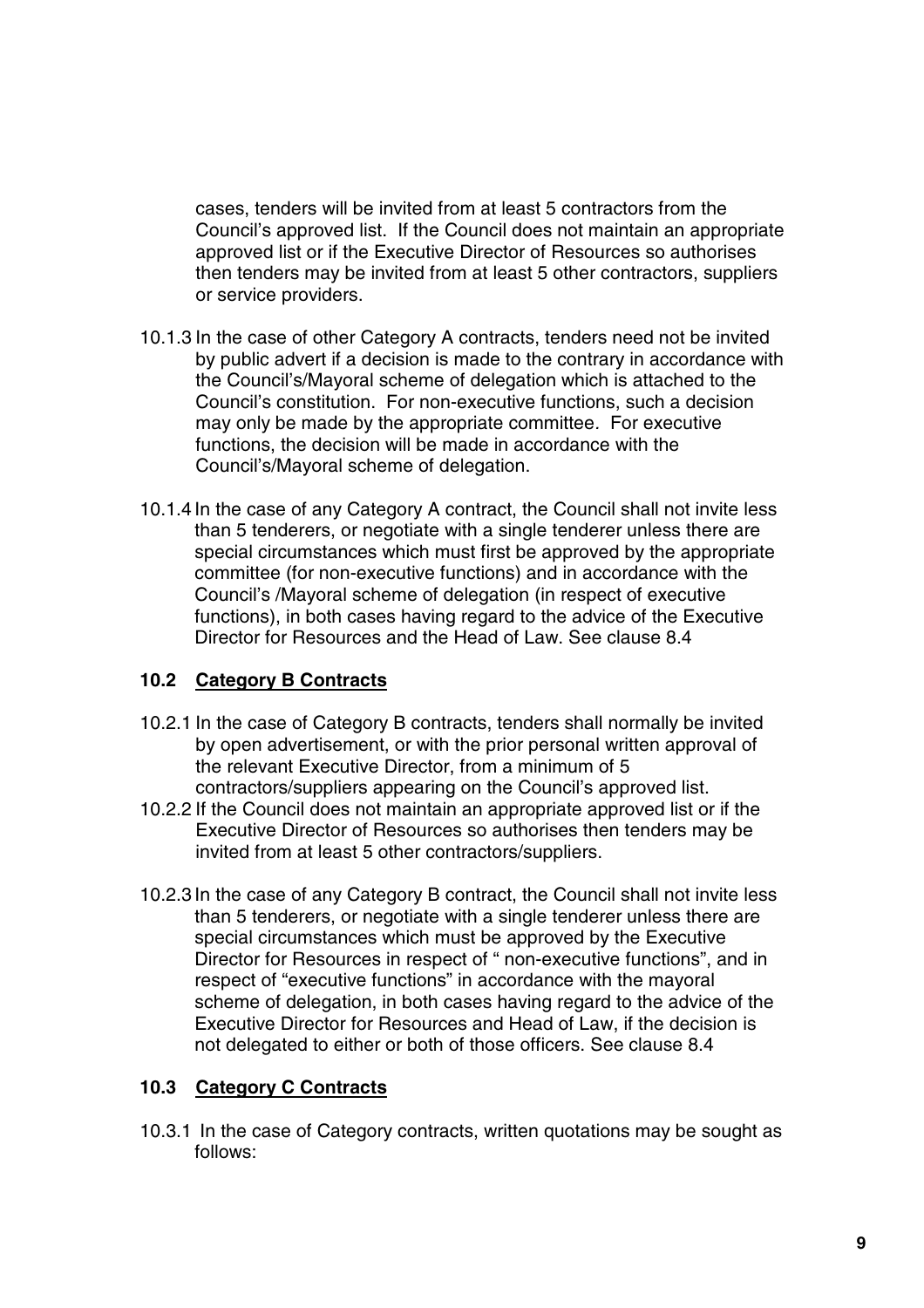Estimated Value Minimum Number of Quotations

Under £10,000 One written £10,001 to £25,000 Three written £25,001 to £40,000 Four written

- **Note 1** : the Values for all Category Contracts will be reviewed bi-annually by the Executive Director for Resources and any changes ratified as an "executive function" in accordance with the mayoral scheme of delegation.
- **Note 2** : where it is proposed to use a two stage procurement process [stage 1 : expressions of interest: stage 2 : tender] then authority to agree shortlisted companies has to be obtained from Mayor & Cabinet for Category A Contracts or the relevant Executive Director for Category B Contracts.

#### **10.4 Waiver of Contract Procedure Rules**

- 10.4.1 Waiver of Contract Procedure Rules should only occur in exceptional or unforeseen circumstances. A waiver must be approved by the Executive Director for Resources in respect of " non-executive functions", and in respect of "executive functions" in accordance with the mayoral scheme of delegation, in both cases having regard to the advice of the Executive Director for Resources and Head of Law, if the decision is not delegated to either or both of those officers. To authorise this delegation the signee must be satisfied after considering a written report by the appropriate officer that the waiver is justified because:
	- **The nature of the market for the works to be carried out or the** goods and services to be provided has been investigated and is demonstrated to be such that a departure from the requirements of Contract Procedure Rules is justifiable; or
	- **The contract is for works, goods or services that are required in** circumstances of extreme urgency that could not reasonably have been foreseen; or
	- The circumstances of the proposed contract are covered by legislative exemptions (whether under EU or English law); or
	- It is in the Council's overall interest; or
	- **There are other circumstances which are genuinely exceptional.**
- 10.4.2All waivers need to be properly documented and an audit trail provided for the circumstances and persons involved, including full explanation and sign off.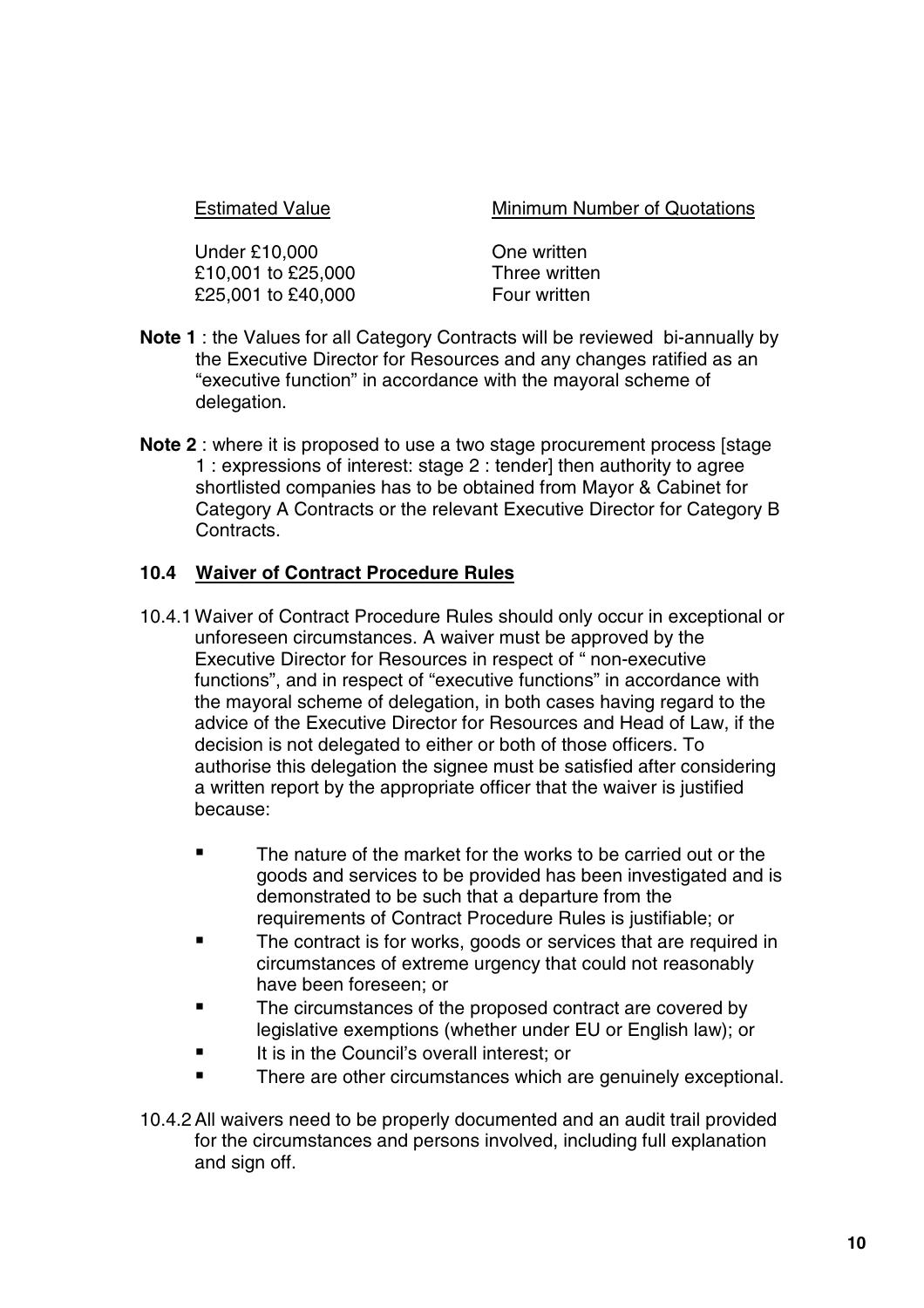10.4.3 Where a waiver of Contract Standing Orders is sought for the second time in relation to the same contract, then regardless of the value of the contract, that waiver may only be agreed by the Executive.

#### **11. Submission of Tenders**

- 11.1 In circumstances where the contract specification can be established with precision and with the agreement of the Executive Director Resources, the Council may conduct a reverse electronic auction prior to the award of the contract in order to determine the optimum supply arrangements for the Council.
- 11.2 In circumstances approved by the Executive Director of Resources the Council may use electronic requests for quotations and tenders , Dynamic Purchasing Systems and Competitive Dialogue to determine the optimum supplier for the works goods or service required as any need is established.
- 11.3 Within the contract notice the Council will specify whether the tender is to be submitted in hard copy and /or via electronic means. Irrespective of the means of tender submission all notices or invitations to tender shall clearly state the closing date and time for their receipt.

#### 11.4 **Tenders submitted in hard copy form**

- 11.4.1 The tender notice will clearly specify that no tender shall be received except in a plain sealed envelope/package. Every envelope/package shall have the word 'tender' marked on it followed by the subject and the date by which it is to be returned. However, the envelope/package shall not in any way indicate who the tenderer is; any envelope/package so marked will be rejected.
- 11.4.2 Tender envelopes/packages should be addressed in the following manner:-

**Category A Contracts** - To the Chief Executive.

**Category B Contracts** - To the Executive Director inviting the tenders.

**Category C Contracts** – To the Head of Service inviting the tender.

11.4.3 Such tender envelopes/packages shall remain in the custody of the Executive Director inviting the tender or the Chief Executive, as appropriate, until the time appointed for their opening.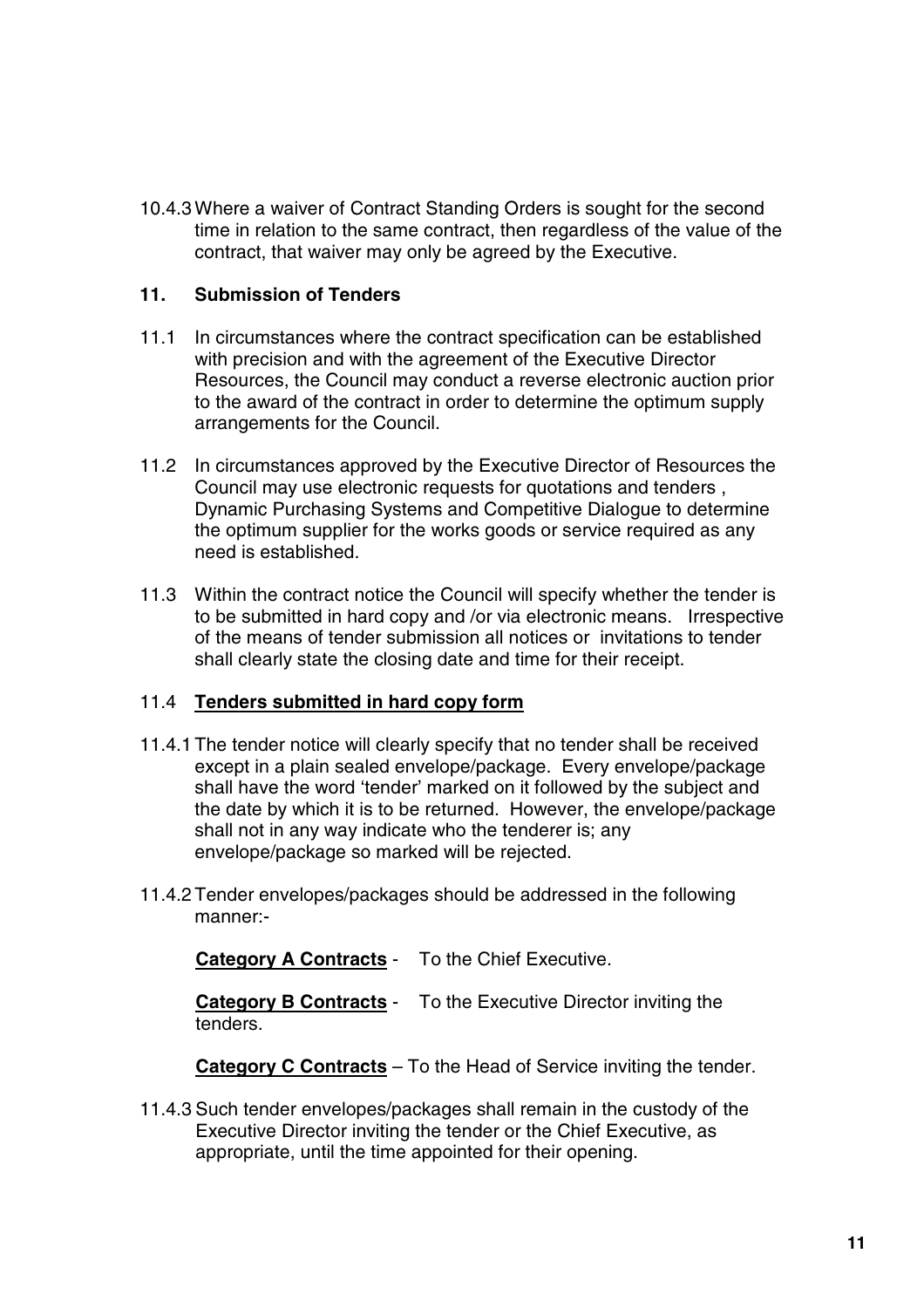#### 11.5 **Tenders submitted via electronic means**

- 11.5.1 Where tenders or part of the tender documentation are being submitted electronically, the tenders shall be delivered electronically to the address given in the Invitation to Tender.
- 11.5.2 Where tenders are being submitted electronically then they shall be kept in a secure environment with all confidential information protected in accordance with instructions issued by the Executive Director of Resources. All such tenders will remain unopened until the time appointed for their opening.
- 11.5.3 If the Council intends using an electronic auction as part of the tender process this must be clearly stated within any notice published and the auction completed as set out in instruction issued by the Executive Director Resources.

#### **12. Opening and Acceptance of Tenders (Submitted in Hard Copy or Electronic Form)**

#### 12.1 **Category A Contracts**

- 12.1.1 Tenders shall be opened at the same time and after the deadline set for their return by the Chief Executive or an officer designated by him/her in writing. The tenders shall be opened in the presence of an officer approved by the Executive Director for Resources or Head of Law.
- 12.1.2 Where Tenders or part of the tender documentation are submitted electronically then they shall be viewed by the Chief Executive or an officer designated by him/her in the presence of an officer approved by the Executive Director for Resources or Head of Law and a record shall be made in an electronic folder or by alternative means.
- 12.1.3 In the case of electronic reverse auctions then the Chief Executive or an officer designated by him/her in writing will view the final submissions in the presence of an officer designated as above and a record of the result of the auction shall be recorded online or by alternative means. All decisions about acceptance of tenders which relate to non-executive functions shall be reported to the appropriate committee for decision.

#### 12.2 **Category B Contracts**

12.2.1 Tenders shall be opened at the same time and after the deadline set for their return, in the presence of an Executive Director, or an officer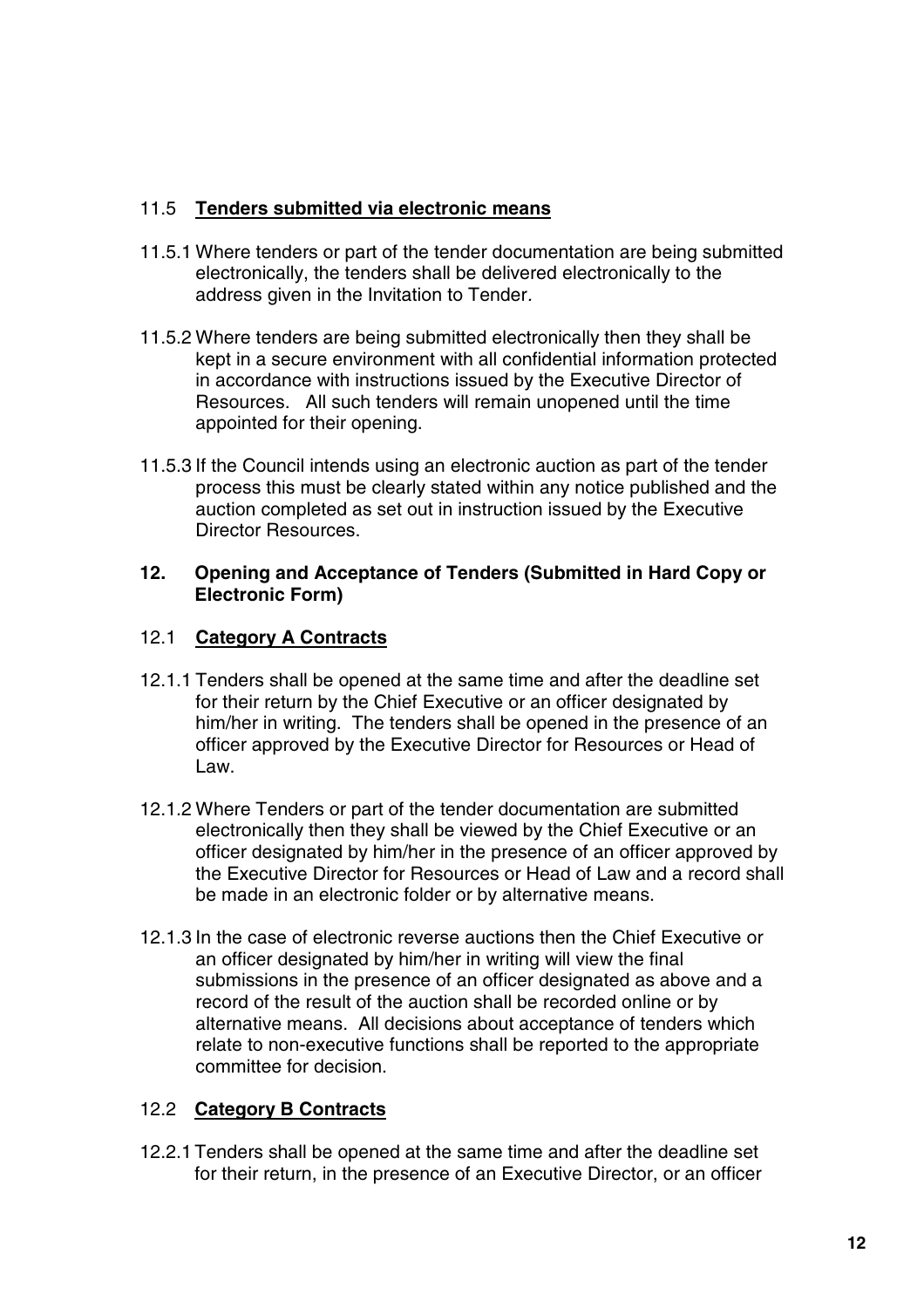designated by him/her in writing and an officer approved by the Executive Director for Resources.

- 12.2.2 Where Tenders or part of the Tender documentation are submitted electronically then they shall be viewed by the Executive Director or an officer designated by him /her in writing in the presence of an officer approved by the Executive Director of Resources and a record shall be made in an electronic folder as appropriate.
- 12.2.3 In the case of an electronic reverse auction the Executive Director or an officer designated by him/her in writing will view the final submissions in the presence of an officer designated as above and a record of the result of the auction shall be recorded on line or by alternative means.

#### 12.3 **Category C Contracts**

12.3.1 Quotations shall be opened at the same time and after the deadline set for their return in the presence of a Head of Service, or an officer designated by him/her in writing and an officer approved by the relevant Executive Director.

#### **13. Late Submissions, Errors, Discrepancies and Alterations**

- 13.1 A tender or quotation received after the time and date specified in the invitation shall not be accepted or considered unless at the time of receipt, other tenders have not been opened and the relevant Executive Director authorises to the contrary in writing.
- 13.2 Where there are errors or discrepancies in a tender, the tenderer is to be given details of these and afforded an opportunity of confirming or withdrawing the tender.
- 13.3 No alteration shall be made to any tender after the time fixed for the submission of that tender, save in circumstances approved as appropriate by the Executive Director for Resources and the Head of Law.
- 13.4 Where the Council is utilising an electronic reverse auction as a procurement procedure enabling suppliers/providers to adjust their tender price in the light of information from the tender prices submitted by competing suppliers/providers, then alterations will be accepted as permitted by the auction process. No procurement shall take place by an electronic reverse auction unless the Executive Director for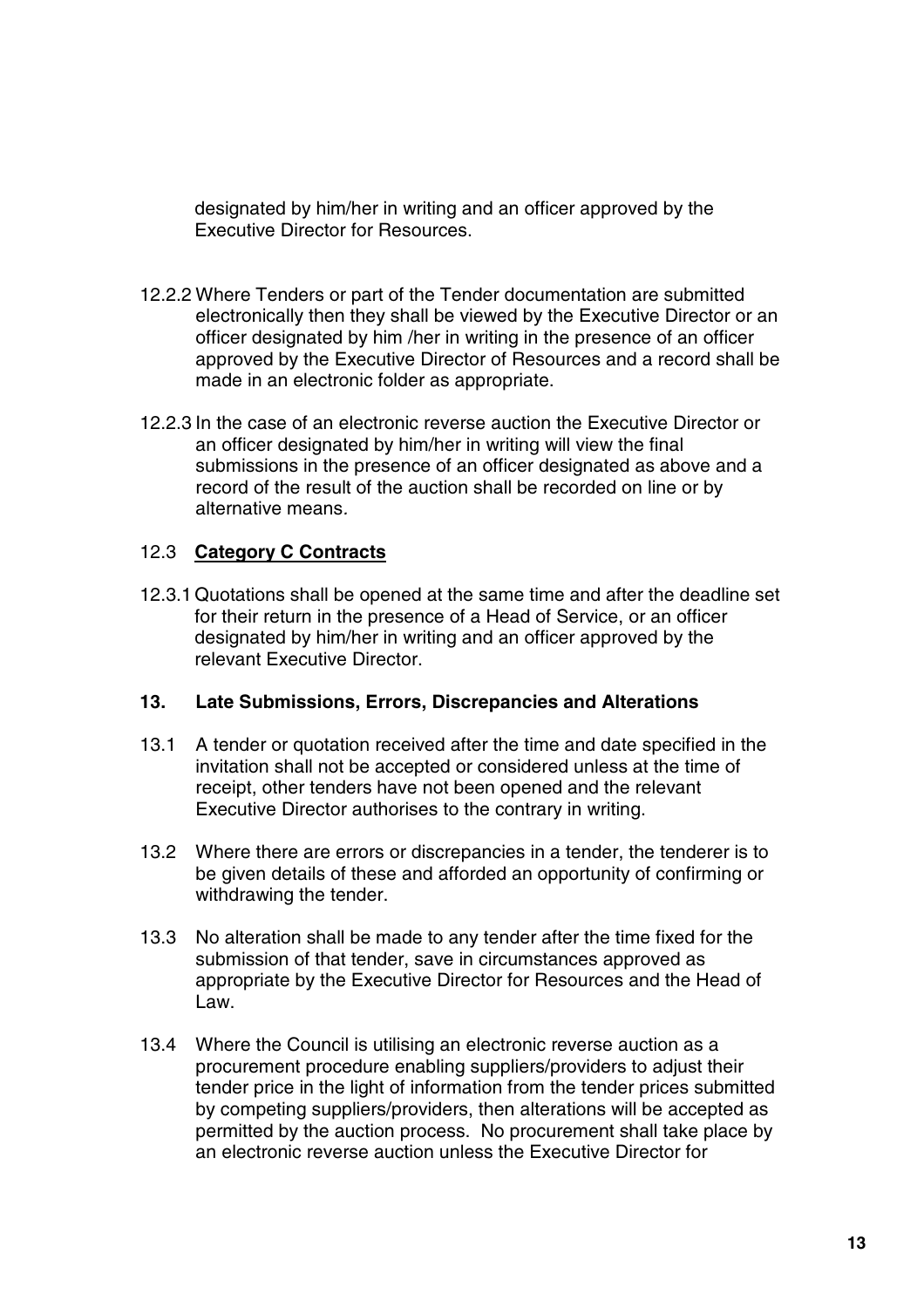Resources and the Head of Law advise that such process is appropriate for the procurement in question.

#### **14. Award of Contract**

- 14.1 **Category A Contracts -** Decisions about the award of a Category A contract can only be made in respect of non-executive functions by the appropriate committee. For executive functions, decisions will be made in accordance with the Mayoral scheme of delegation, in both cases having regard to the advice of the Executive Director for Resources and the Head of Law.
- 14.2 **Category B Contracts** A contract may only be awarded to a tenderer who has submitted the most economically advantageous tender. However, where the most economically advantageous tender is not the lowest price, the decision maker or decision making body may only award a contract with a value of £200,000 or more in accordance with the Mayoral Scheme of Delegation and subject to the Executive Director for Resources' written approval. In all cases the reasons for acceptance shall be recorded in the register referred to in paragraph 8 above.
- 14.3 **Category C Contracts** A contract may be awarded by the relevant Executive Director or Head of Service, in accordance with the relevant Directorate scheme of delegation.
- 14.4 **Contracts Exceeding the Written Estimate** Any contract which exceeds the original written estimate of the scheme cost by more than 10% may only be awarded by an officer to whom the award has been delegated, on the approval of the Executive Director for Resources. If the tender exceeds the written estimate of the value of the contract by £50,000 or more, the tender shall be referred to the appropriate committee (for non-executive functions) or in accordance with the Mayoral scheme of delegation for approval. In both cases, the decision may not be taken without regard to the advice of the Executive Director for Resources.

#### 14.5 **Energy Contracts**

14.5.1 The privatisation of the energy market has created a volatility that has made the normal award procedures outdated; the Executive Director for Resources is therefore delegated to award energy or water contracts regardless of value. This delegation to exist until such time as the current volatility ends and this will be deemed to have occurred when suppliers are consistently prepared to hold their prices for at least 30 days.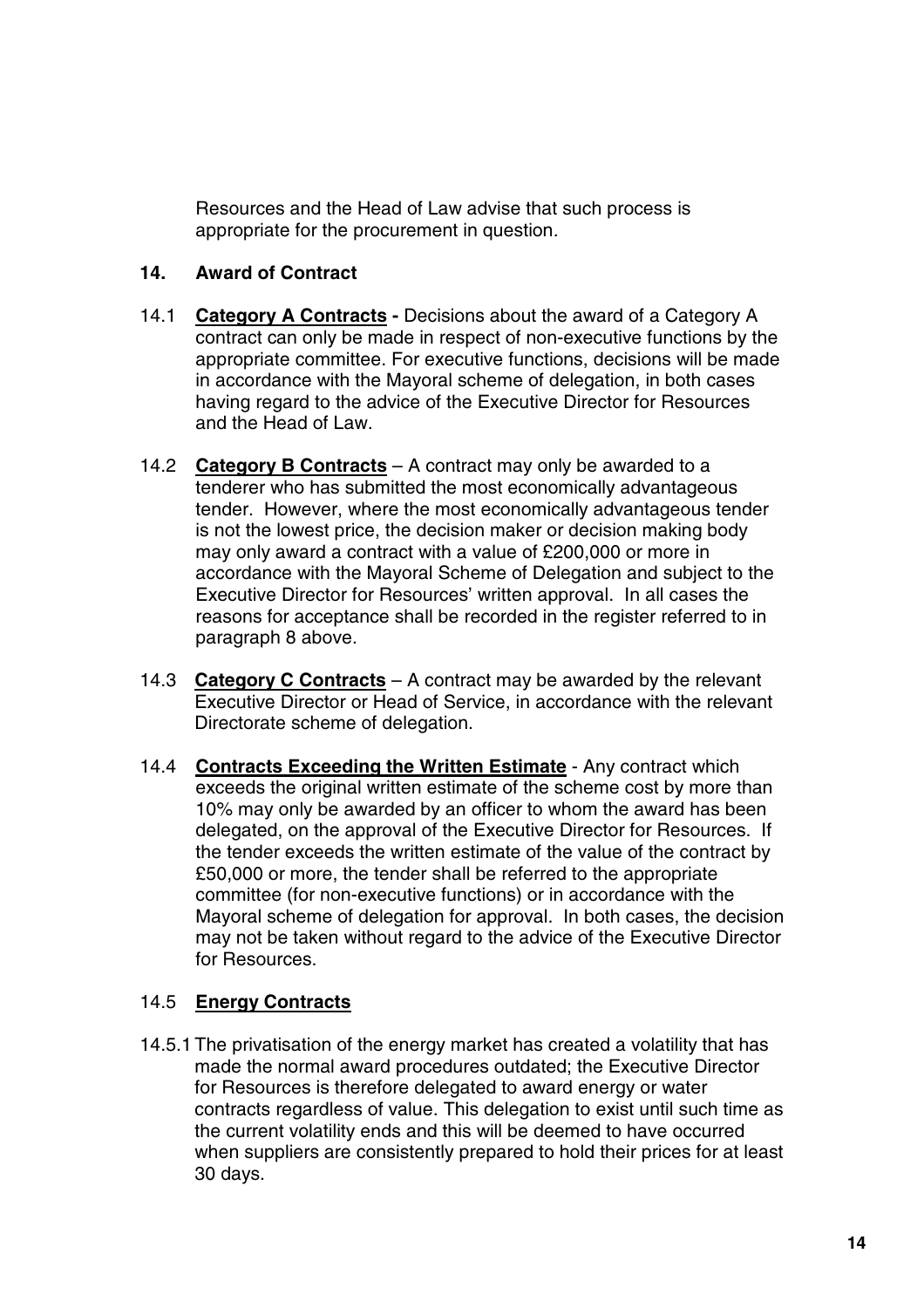- 14.5.2At the completion of tender opening, officers will complete the tender checks and analysis and then brief the Executive Director for Resources on the outcomes and present a recommendation for approval. If any of the following parameters apply, the delegated powers of the Executive Director will not apply:
	- The additional cost of green electricity over brown exceeds 5%
	- **The overall cost of the contract has risen more than 50% in one** year
	- The contract length exceeds 3 years
- 14.5.3 If these parameters are exceeded the Executive Director for Resources must obtain approval from the Mayor.
- 14.5.4An information report will be presented to Mayor & Cabinet (Contracts) once each year prior to the autumn budget setting period. The report will summarise the contracts awarded during the previous 12 months and the financial implications for budget holders. Also the parameters for the delegation will be reviewed and agreed at the same time.

#### 14.6 **Private Finance Initiative / Negotiated Contracts**

- 14.6.1 These contracts are generally covered by EU regulations and are carried out under either the Negotiated Procedure or Competitive Dialogue; both of these tendering routes tends to produce a process that extends over a protracted timescale due to the complexity of the projects.
- 14.6.2As the process moves towards completion an 'award' report ( Category A contracts – clause 13.1) will be tabled, however, the nature of 'negotiated contracts' means that further negotiations extend up to actual signing (financial close) of the contract. This factor has made the normal award procedures outdated; the Executive Director for Resources is therefore delegated to award negotiated contracts regardless of value.
- 14.6.3 If any of the following parameters apply, the delegated powers of the Executive Director will not apply:
	- The additional cost of the contract has risen by more than 5%
	- **The outcomes of the contract have been changed so as to have** altered an agreed position that has a commercial or service significance
	- The contract period has been extended by more than 2 years.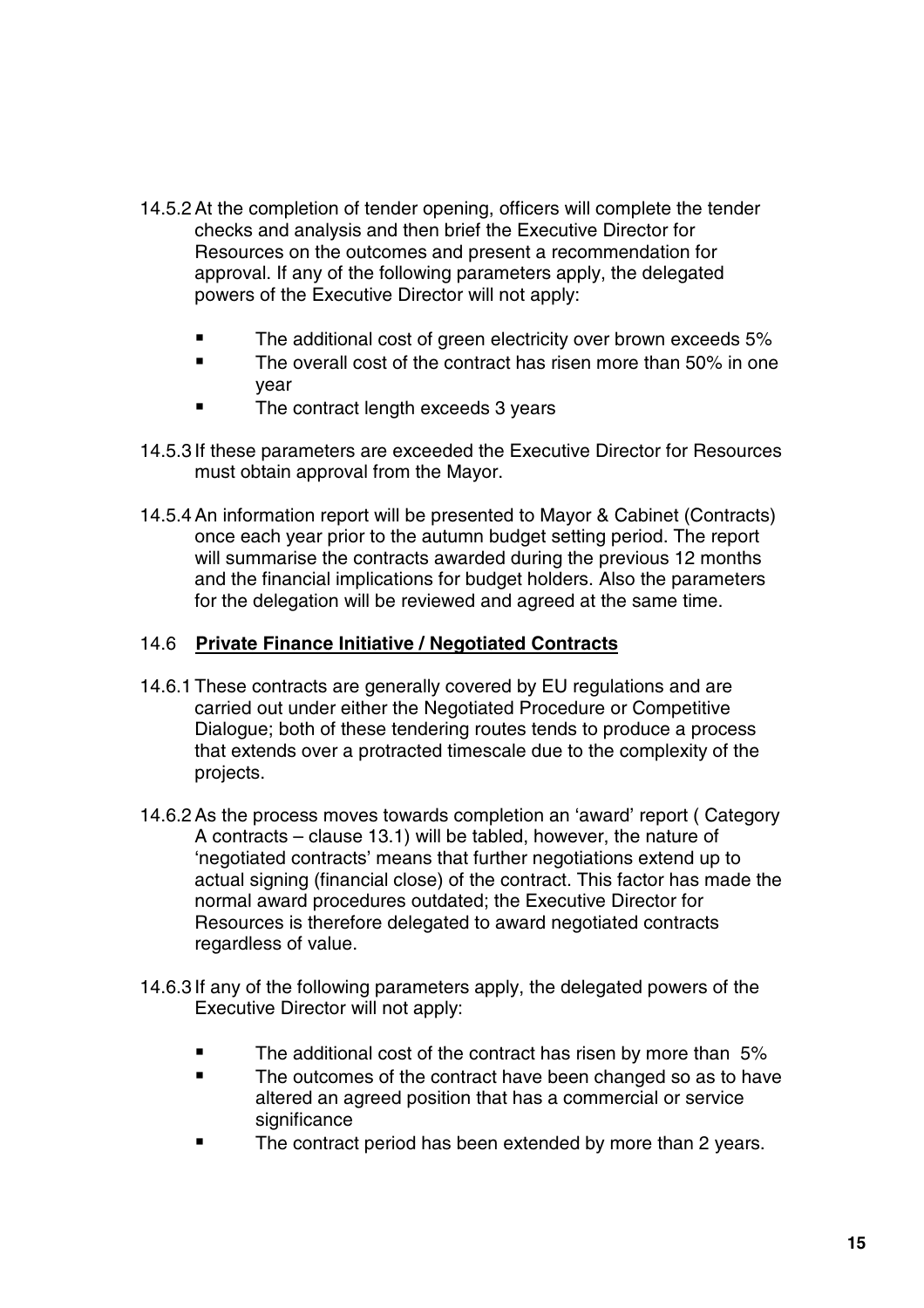The above parameters can be altered, replaced or added too at the formal award stage.

#### **15. Appeals and Mediation**

- 15.1 In terms of procedural matters, if a company/individual believes that they have received unfavourable treatment as a result of the Council's policies and procedures in relation to the letting of contracts they may appeal to the Head of Law, as long as they notify the Council within 5 business days of receiving notification of the fact.
- 15.2 They must appeal in writing [e-mail an acceptable format] outlining their case and the reasons why they view the Council has treated them unfavourably.
- 15.3 The Head of Law will investigate the case and respond within a further 5 business days of receipt of appeal.
- 15.4 If the company/individual still feels aggrieved by their treatment they can opt for the decision of the Head of Law to go to mediation and the Council will nominate an external mediator to hear the case.

#### **16. Scrutiny / Standstill Period**

16.1 The contract cannot come into force until a mandatory 'standstill' period (for EU processes) or the internal scrutiny period have elapsed. The former is to allow unsuccessful tenders the opportunity to suspend the process (by judicial interruption) if they have a valid case to challenge the decision. In the latter it allows the Overview & Scrutiny Committee to call-in the decision and ask the Mayor to reconsider the award of contract. The time allowed to cover both of these periods is 10 days from the date of the contract award letter.

#### **17. Written Contracts**

17.1 All contracts are to be in writing and shall be signed on behalf of the Council or executed in accordance with the following arrangements and with such instructions as may be issued from time to time by the Head of Law.

#### 17.1.1 **Property Contracts**

This paragraph relates to contracts for the acquisition, sale or grant of any interest in land ("Property Contracts").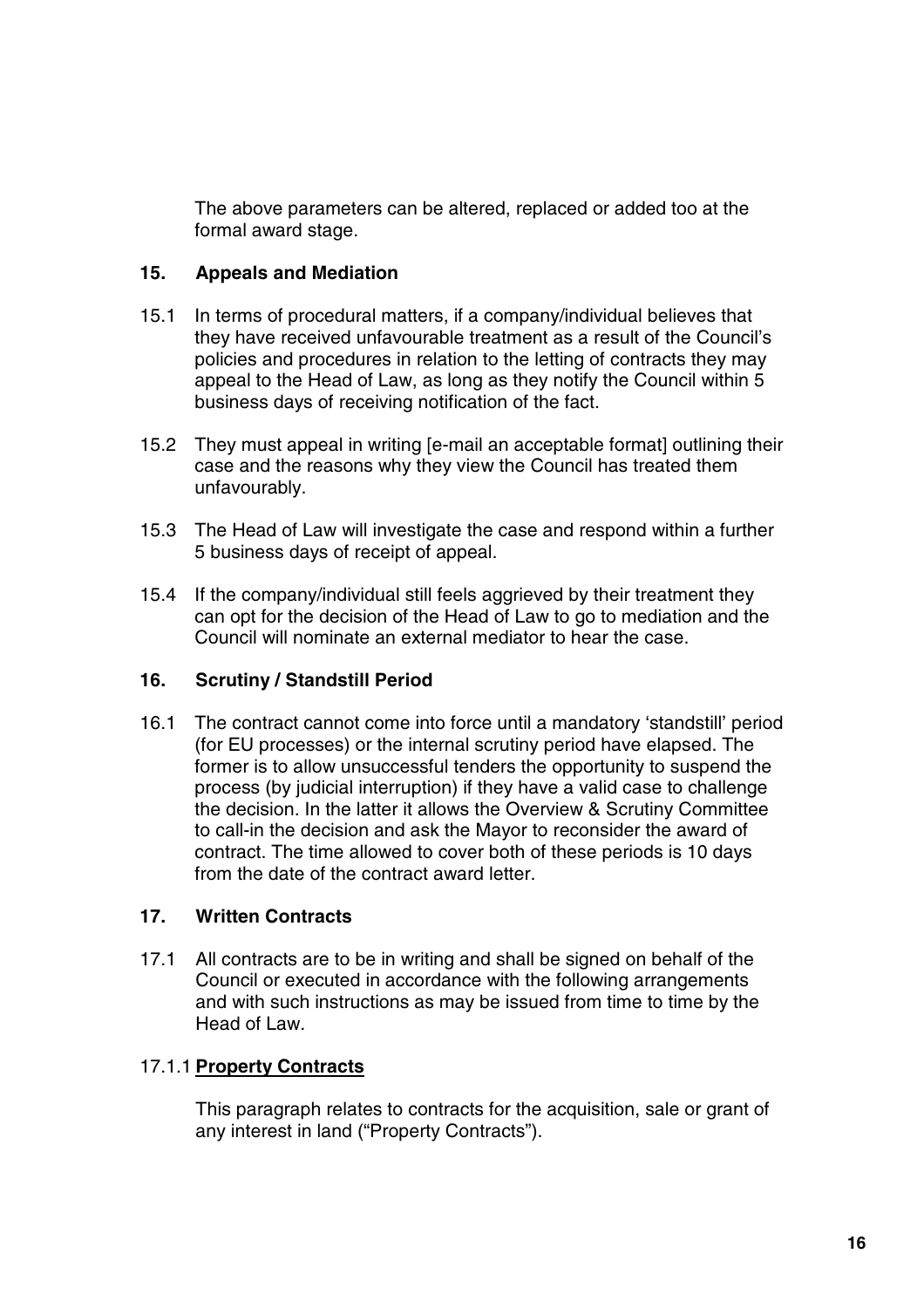Property Contracts up to a value of £250,000 shall be signed by the Head of Law or by the Executive Director or Head of Property and Development Change title? (or their duly authorised representatives).

Property Contracts with a value in excess of £250,000, where the transaction is to be effected by a separate transfer, lease or other form of deed, shall be signed by the Head of Law or Executive Director and at least one other officer duly authorised by them.

Property Contracts with a value in excess of £250,000 where no further deed is to be executed shall be sealed with the Council's common seal and signed by the Head of Law (or an officer authorised by him/her to do so). Put in Para. 29 of Financial Regulations

#### 17.1.2 **All other Contracts**

**Category A Contracts**, as defined in these Standing Orders shall be sealed with the Council's common seal and signed by the Head of Law (or an officer nominated by him/her to do so).

**Category B Contracts**, as defined in these Standing Orders, must be signed by an Executive Director and at least one other officer.

**All other contracts or arrangements** shall be signed by the Responsible Budget Holder in line with the requirements set out in the Council's Financial Regulations.

#### **18. Variations and Extensions**

- 18.1 Subject to any statutory restrictions and compliance with Financial Regulations, Mayor & Cabinet (variation or extension valued as Category A contract) or the Executive Director for Resources (variation or extension valued as Category B contract) may authorise the following extensions and variations to an existing contract:
	- **EXTEND An extension for a particular period provided for within the terms** of the contract (but subject to satisfactory outcomes of contract monitoring); or
	- **E** a single extension of the contract by up to one year, or half the contract term (whichever is less); or
	- Any other variation, and if relevant a consequent change in price, determined in accordance with the contract terms.

#### **19. Liquidated and Ascertained Damages**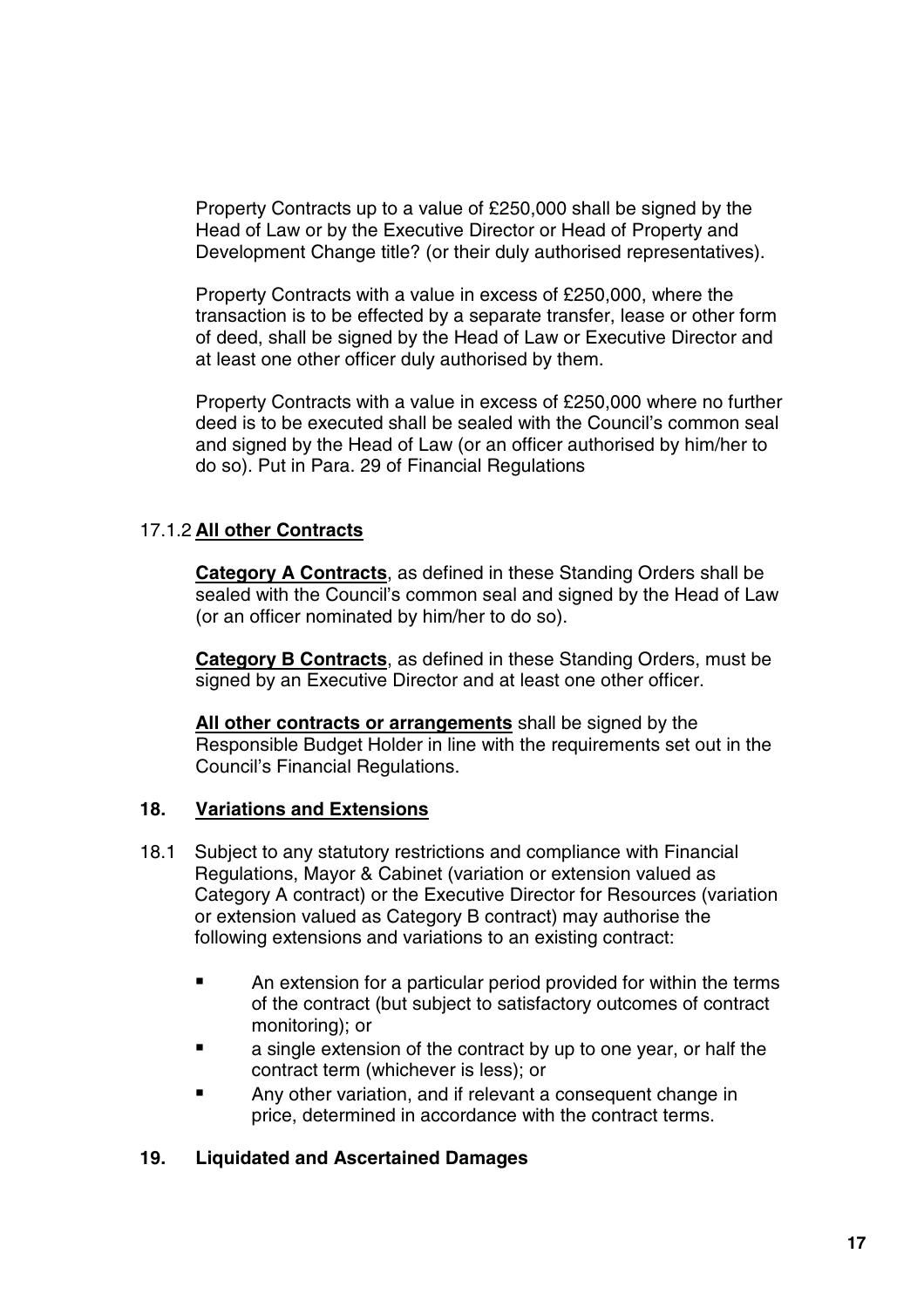19.1 All service and works contracts with the exception of those contracts which have a value below £40,000, shall provide for liquidated damages, save where the Executive Director for Resources and Head of Law determine that it is not appropriate.

#### **20. Security and Guarantee**

20.1 The Council shall take such security and/or guarantee for the due performance of every contract as is, in the opinion of the Executive Director of Resources, sufficient in all the circumstances.

#### **21. Schools with Delegated Budgets**

21.1 Rules relating to schools with delegated budgets are set out in Appendix 1 to this Part I.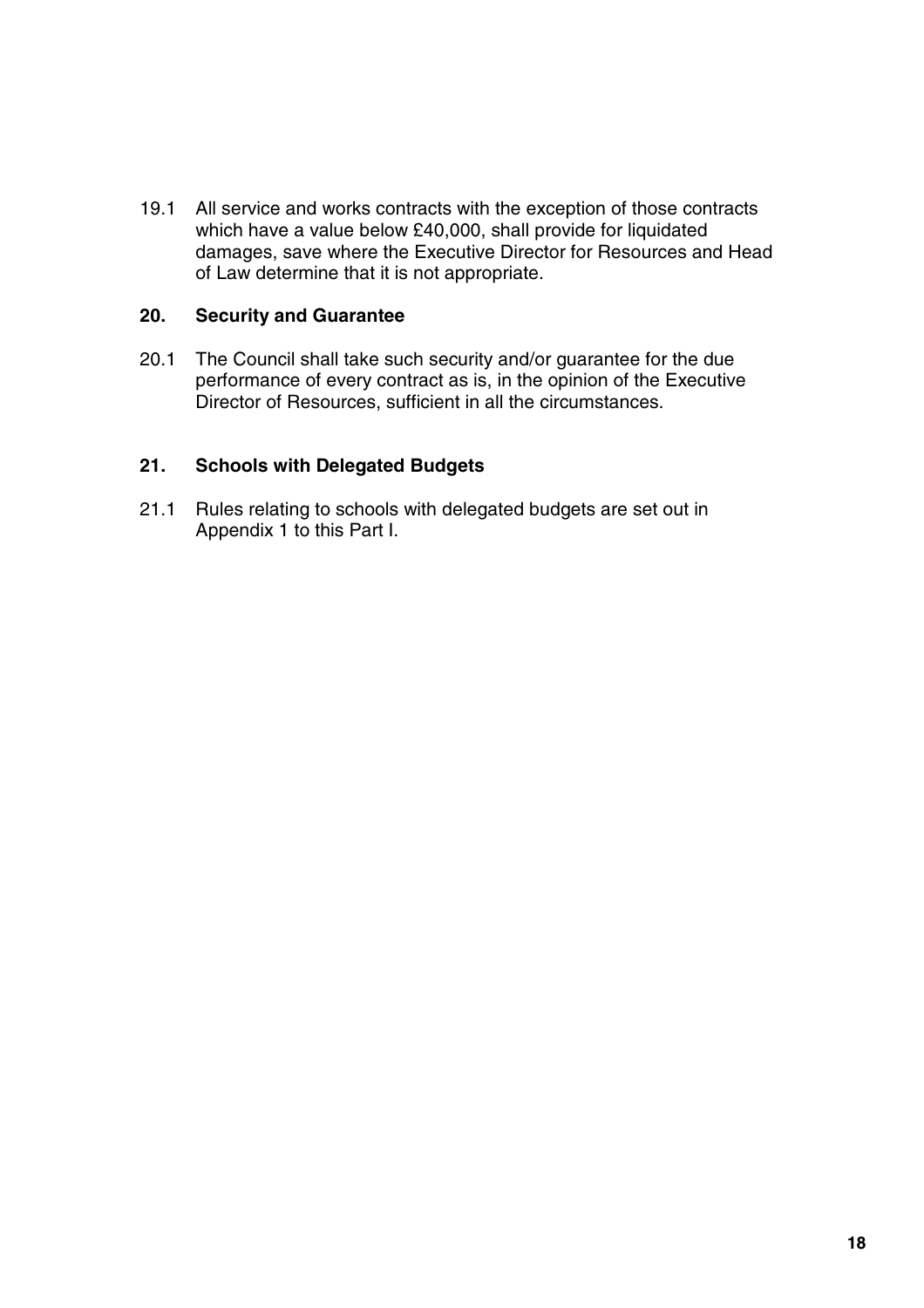#### **CONTRACT PROCEDURE RULES : REVISION**

#### **Constitution Part IV : Procedure Rules – Standing Orders Section I**

These rules have not been revised for at least 11 years and there has been significant legislative and best practice changes that necessitate this revision.

Points to note :-

#### **1. Introduction**

This section has been rewritten to stress the requirement to achieve 'Best Value' for the Council in all its procurement activity and it also promotes the use of the Procurement Code of Practice. To emphasis the importance of procurement decisions clause 1.6 makes it a disciplinary offence to fail to comply.

#### **4. Category Values**

Lewisham rules have been split into three categories based on value of contract.

#### **Current :**

| Category A       | Works £1,000,001 and above<br>Supplies & Services £500,001 - £1,000,000                          |
|------------------|--------------------------------------------------------------------------------------------------|
| Category B       | Works £20,000 - £1,000,000<br>Supplies & Services £20,000 - £500,000                             |
| Unclassified     | <b>Below £20,000</b>                                                                             |
| <b>Proposed:</b> |                                                                                                  |
| Category A       | Works £1,000,001 and above<br>Supplies & Services £500,001 - £1,000,000<br>All full EU contracts |
| Category B       | Works £40,000 - £1,000,000<br>Supplies & Services £40,000 - £500,000                             |
| Category C       | <b>Below £40,000</b>                                                                             |

In terms of low value contracts the average benchmark figure for London councils is approximately £47,000.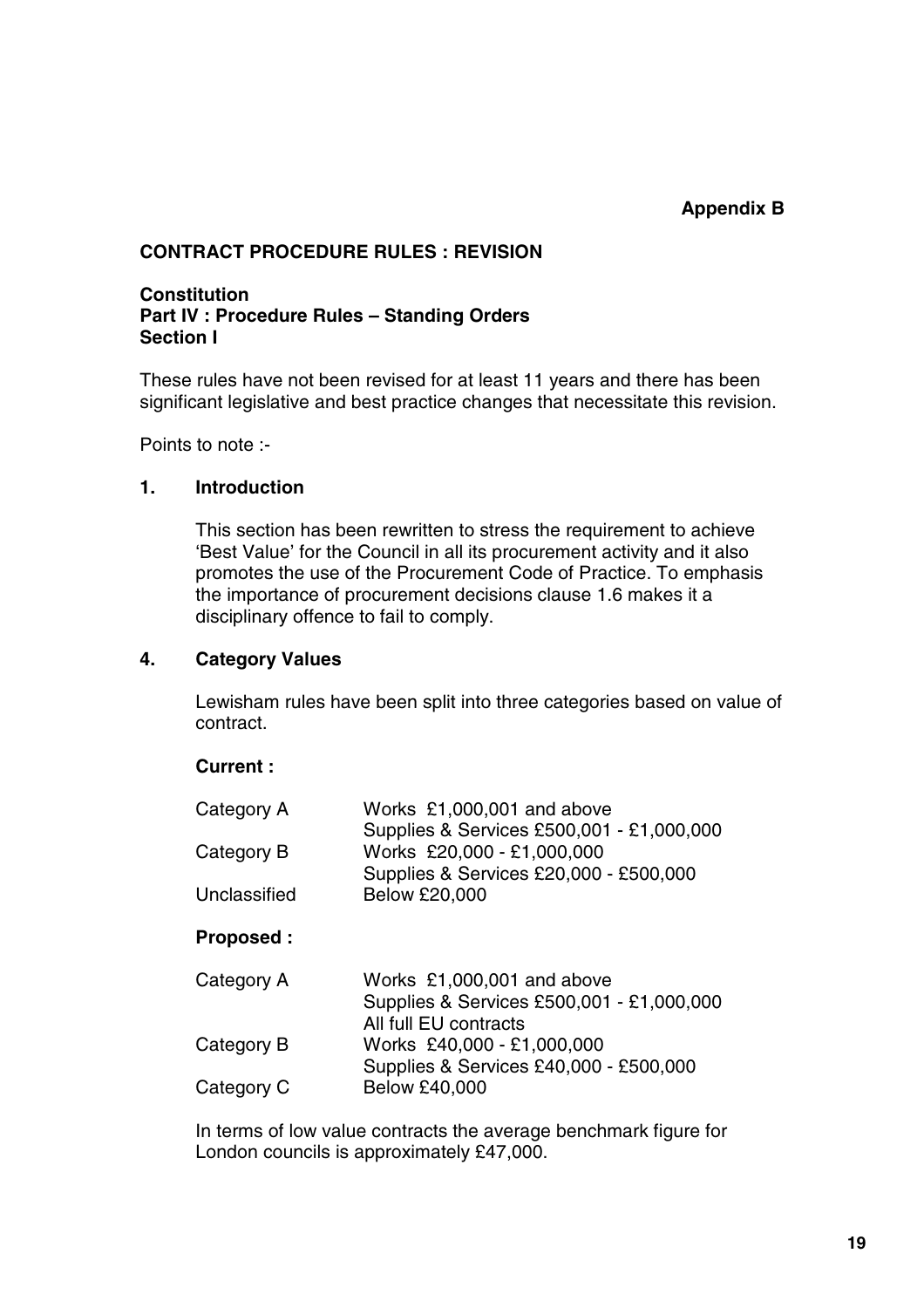#### **5. Procurement Routes**

New section allowing collaborative procurement and use of contracts procured by other bodies [as long as they have been procured properly].

#### **7. Authority to Procure**

New section outlining the basis of requirement to tender.

#### **8. Contracts Register**

Lewisham has signed up to entering all its contracts on the Pan-London Contract Register formulated by the London Centre of Procurement Excellence, this will facilitate opportunities for collaborative procurement and give opportunity for collaborative supplier negotiations.

#### **9. Code of Practice for Contractors, Suppliers and Service Providers**

Confirms the status of this document which is issued to all tenderers [included as Appendix 3]

#### **10. Method of Inviting Tenders**

Minimum number of tenderers has been increased form 4 to 5 [in line with EU legislation]. In terms of Category C Contracts guidance is included regarding the number of written quotations that should be sought based on value. Note 1 proposes that the Category values should be reviewed bi-annually [as per EU] by the Executive Director for Resources and ratified in line with mayoral scheme of delegation.

#### **10.4 Waiver of Contract Procedure Rules**

Currently this is included in the above section, it has been split to provide greater guidance in this area.

#### **11. Submission of Tenders**

New section which caters for the introduction of all elements of electronic tendering including e-auctions, this is becoming the norm and we now comply with the Public Service Directive 2006 which introduced some new procurement routes [Competitive Dialogue, Dynamic Purchasing Systems]

#### **13. Late Submissions, Errors, Discrepancies and Alterations**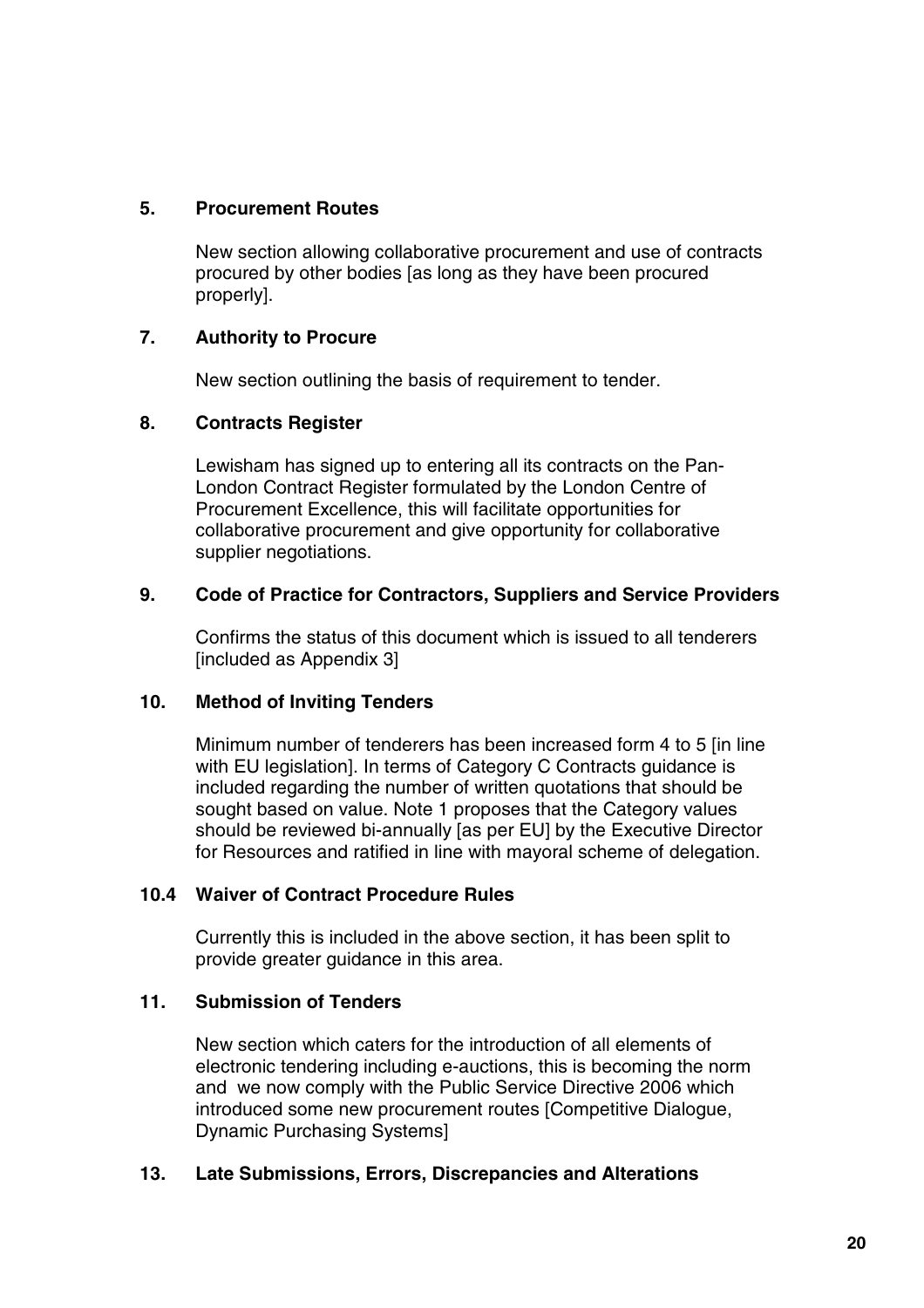Most of these details were include in other sections, split out to make it easier to gain guidance on these issues.

#### **14. Award of Contract**

Clause regarding tenders exceeding written estimates included.

#### **14.5 Energy Contracts**

New section included due to the volatility of the market which requires decisions within hours.

#### **14.6 Private Finance Initiative / Negotiated Contracts**

New section included due to the fact that agreements in this type of contract are completed at a point in time when the contracts are signed [financial close] which conflicts with our normal award procedures.

#### **15. Appeals and Mediation**

New section included as the EU is now enforcing its requirements about open and transparent processes and procedures and with the introduction of the 'standstill' period [see next note] it is envisaged that more companies will question council's decisions and this provides a systematic approach to such grievances.

#### **16. Scrutiny / Standstill Period**

New section to take regard of the internal process changes that have occurred since the introduction of the mayoral system of governance; and also as a result of the 'Alcatel' case in Europe which provides for the opportunity for unsuccessful companies to ask for a judicial interruption of the contract award.

#### **18. Variations and Extensions**

New section outlining a protocol for variations and extensions.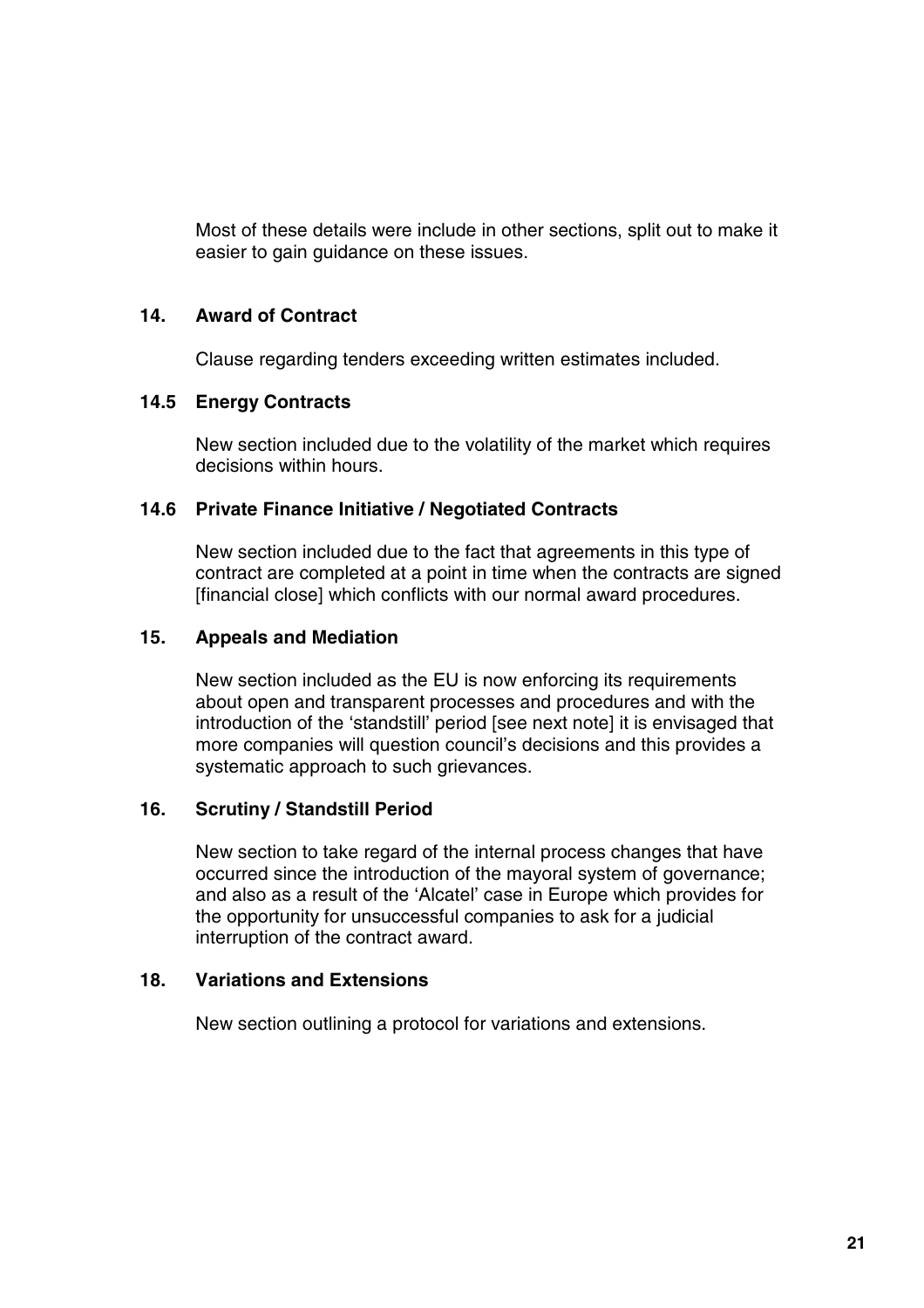# <u>ัพ้</u>ย Lewisham

# Code of Practice for Contractors, Suppliers and Service Providers

for all organisations who wish to contract with the Council

### **Procurement Team**

Room 409 Lewisham Town Hall **Catford** London SE6 4RU 020 8314 8548 **procurement@lewisham.gov.uk** March 2006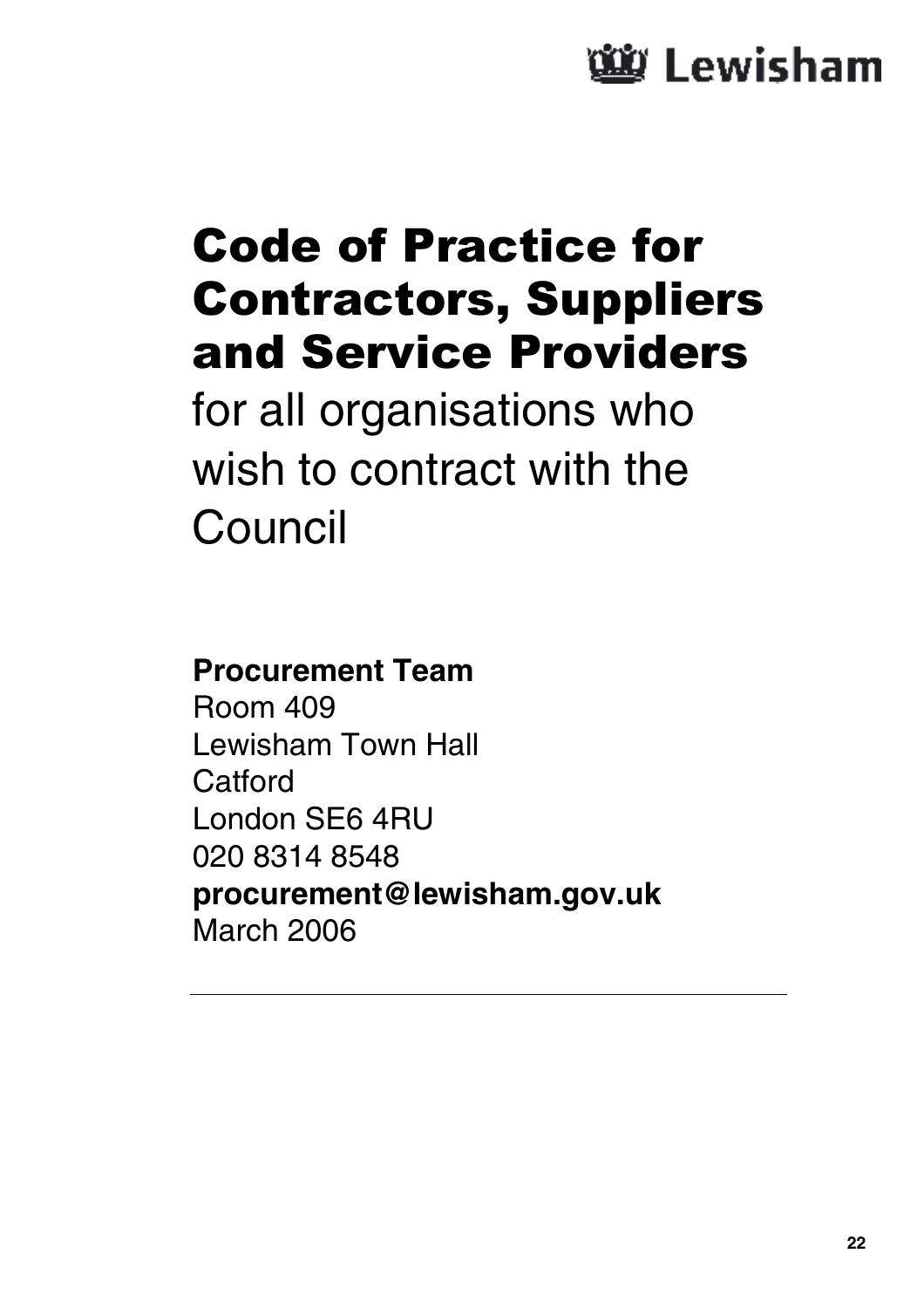#### **Contents**

| <b>Clause</b> | <b>Subject</b>                            | Page            |
|---------------|-------------------------------------------|-----------------|
| 1.            | <b>INTRODUCTION</b>                       | 3               |
| 2.            | <b>CONDITIONS</b>                         | 4               |
| 2.1           | Advertisement of the Code                 | 4               |
| 2.2           | Asbestos                                  | 4               |
| 2.3           | <b>Best Value</b>                         | 4               |
| 2.4           | <b>Bonding</b>                            | 4               |
| 2.5           | <b>Collusive Tendering</b>                | 4               |
| 2.6           | <b>Considerate Constructor Scheme</b>     | 4               |
| 2.7           | <b>Creative Lewisham</b>                  | 5               |
| 2.8           | Defects Liability and Liquidated Damages  | 5               |
| 2.9           | Energy                                    | 5               |
| 2.10          | <b>Environmental Issues</b>               | 5               |
| 2.11          | <b>Equal Opportunities</b>                | 6               |
| 2.12          | Fairtrade                                 | 6               |
| 2.13          | <b>Financial Viability</b>                | 6               |
| 2.14          | <b>Fraud and Corruption</b>               | 6               |
| 2.15          | Freedom of Information Act                | 7               |
| 2.16          | Gifts and Inducements                     | 7               |
| 2.17          | <b>Health and Safety</b>                  | 7               |
| 2.18          | Insurances                                | 7               |
| 2.19          | Lobbying                                  | 8               |
| 2.20          | Local Employment                          | 8               |
| 2.21          | Materials, Plant, Equipment and Machinery | 8               |
| 2.22          | <b>Quality Standards</b>                  | 8               |
| 2.23          | <b>Statutory Obligations</b>              | 9               |
| 2.24          | Sub-Contracting                           | 9               |
| 2.25          | <b>Support Facilities</b>                 | 9               |
| 2.26          | <b>Technical Competence</b>               | 9               |
| 2.27          | Tipping, Removal and Disposal of Waste    | 10              |
| 2.28          | <b>TUPE</b>                               | 10              |
| 3.            | ENFORCEMENT OF THE CODE                   | 10              |
| Appendix A    | <b>Energy Policy Statement</b>            | 11              |
| Appendix B    | <b>Environmental Policy Statement</b>     | 12 <sub>2</sub> |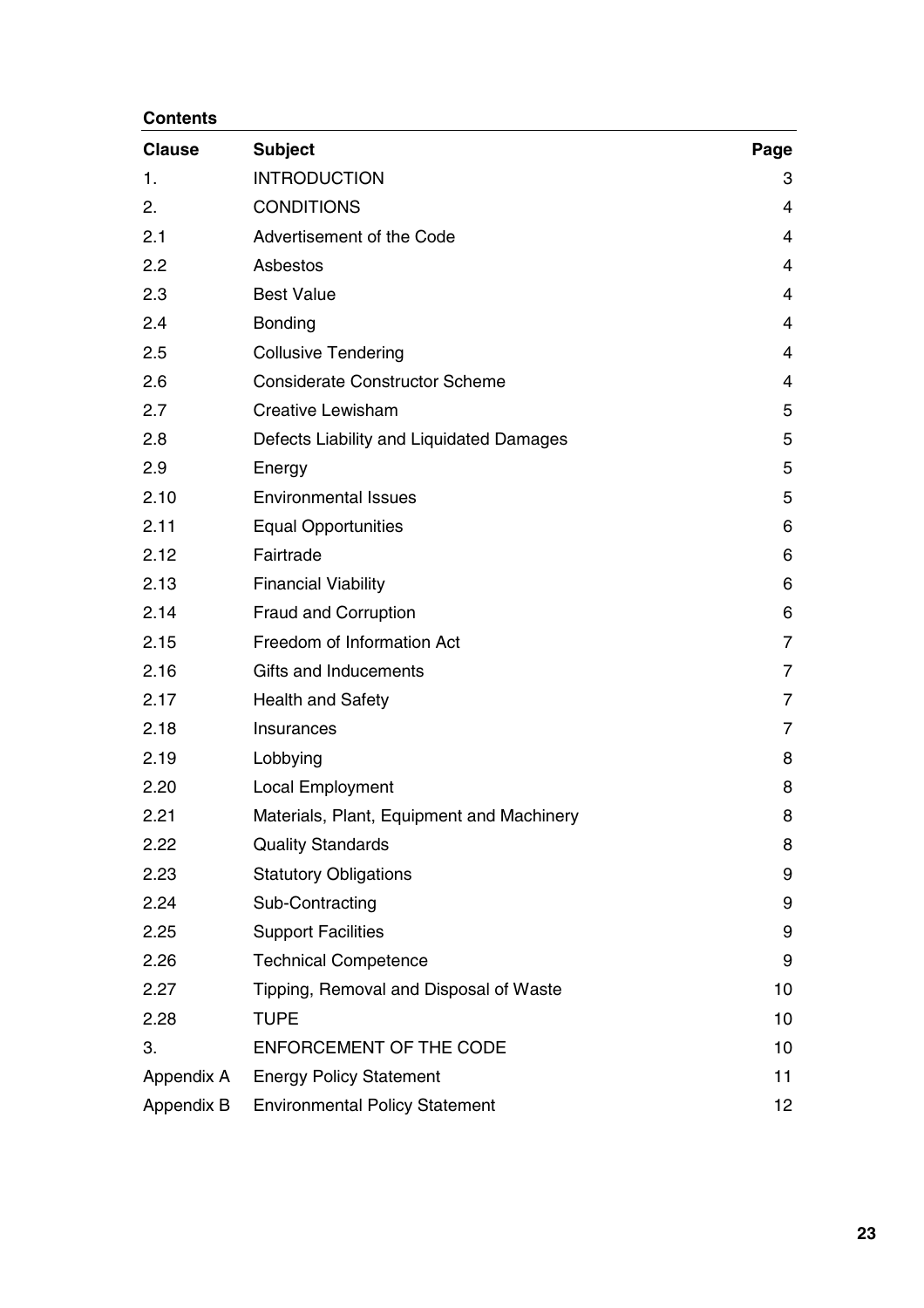## **1. Introduction**

#### 1.1 **The Council's Codes of Conduct**

- 1.1.1 The Council is committed to the highest standards of behaviour in public life. To promote this commitment, the Council has adopted two Codes of Conduct, one applying to Members of the Council and one applying to its staff. These Codes are available on the Council's website.
- 1.1.2 If you believe that a member of the Council's staff has breached the Employee Code of Conduct, please report it to the Council. We treat all complaints under this Code very seriously and will investigate any allegation received.
- 1.1.3 If you believe that a councillor has breached the Member Code of Conduct, then those complaints should be referred to:

The Standards Board for England, 1<sup>st</sup> Floor Cottons Centre, Cottons Lane, SE1 2QG

E-mail address: enquiries@standardsboard.co.uk Telephone number 020 7378 5000

- 1.1.4 The Council has also adopted a whistleblowing policy to deal with allegations of malpractice or misconduct by its members, staff or contractors. That policy is also available on the Council's website. The policy is publicised throughout the borough and can be used by anyone with a complaint if they feel that other available channels for raising concerns would be inappropriate, or if they fear repercussions.
- 1.1.5 The Council's Head of Law is responsible for dealing with allegations raised under this procedure. If you have any query about the whistleblowing policy, or the Member and Employee Codes of Conduct please contact her:

Kath Nicholson, London Borough of Lewisham, Town Hall, Catford, London SE6 4RU

E-mail address kathy.nicholson@lewisham.gov.uk Telephone 020 8314 7648

#### 1.2. **The Code of Practice for Contractors, Suppliers and Service Providers**

- 1.2.1 As well as the Codes of Conduct adopted for members of the Council and its staff, the Council has established this Code of Practice for Contractors, Suppliers and Service Providers under specific powers set out in its Standing Orders.
- 1.2.2 All contractors, suppliers and service providers will be expected to satisfy the Council of their ability to comply with the Code before they are considered for any contract to be let. Contractors, suppliers and service providers will also be expected to comply with this Code during the currency of a contract and failure to do so could result in the termination of the contract and the imposition of restrictions on the opportunity to tender for future Council contracts.
- 1.2.3 Notwithstanding the above, the Council may in certain exceptional cases give exemptions from certain requirements of this Code where the size or nature of the contract or contractor does not warrant its fullest application.
- 1.2.4 This Code applies to all persons working on any Council contract and the main contractor, supplier or service provider cannot avoid responsibility by sub-contracting out the whole or part of the work. All references to a contractor, supplier or service provider therefore apply equally to a sub-contractor.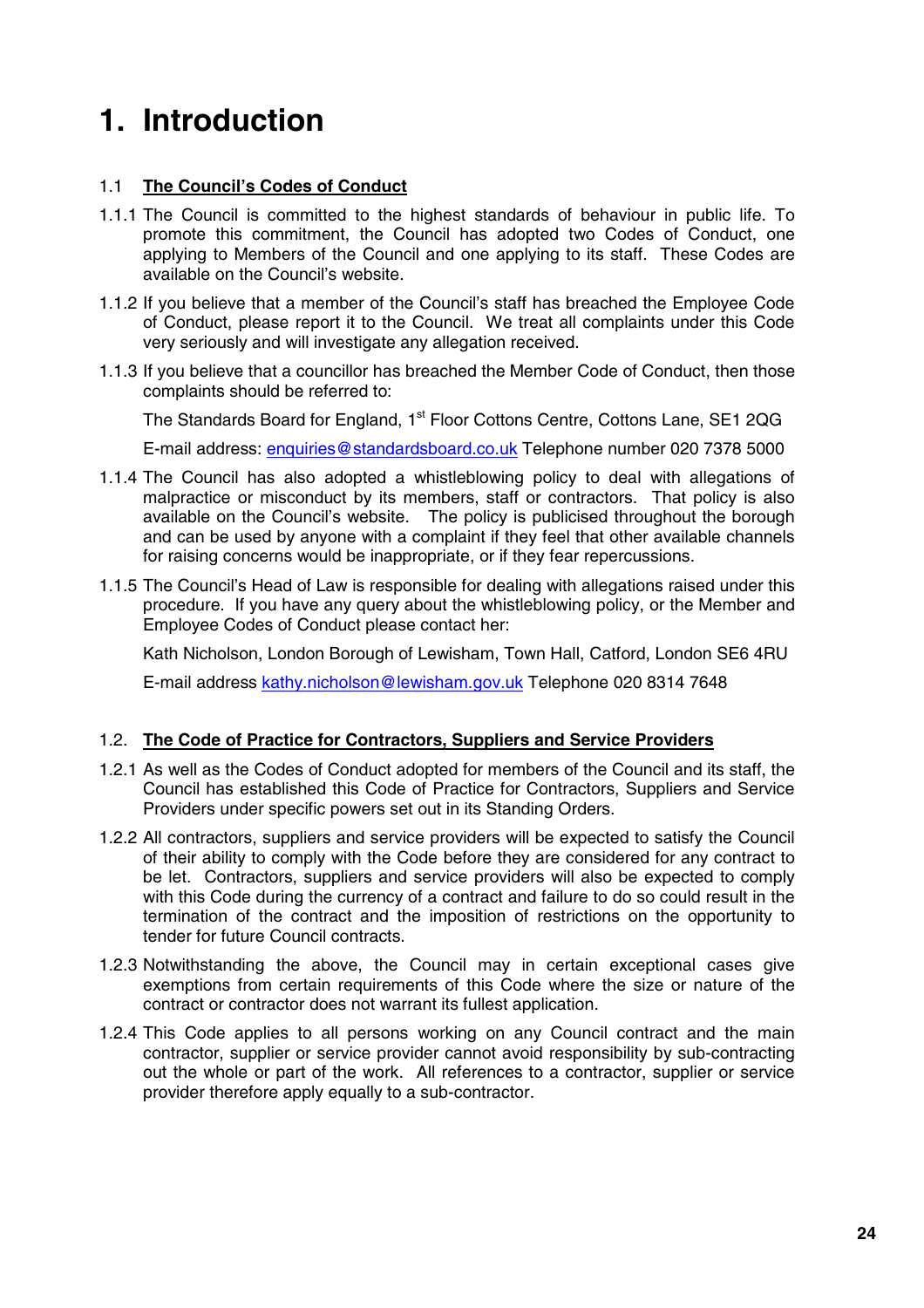## **2. Conditions**

#### 2.1 **Advertisement of the Code**

To enable all employees of a contractor, supplier or service provider to be familiar with the contents of this Code, the Council will make available a concise version of the Code, which should be placed in a position or positions where it can easily be read by all employees.

#### 2.2 **Asbestos**

The Council considers that all asbestos, including waterborne asbestos, is potentially dangerous and that there is no safe limit of exposure. Accordingly, the Council has banned the use of all asbestos products in the construction of any new Council building or in any alterations done to existing buildings.

It is the Council's policy that the removal of asbestos and related products is undertaken by specialist contractors licensed for the purpose by the Health and Safety Executive. If any asbestos is discovered by a contractor, other than a licensed one, during the course of contract, work must cease immediately and the Supervising Officer must be contacted for advice.

#### 2.3 **Best Value**

The Local Government Act 1999 places a duty of Best Value on local authorities to make arrangements to secure continuous improvement in the way in which its functions are exercised, having regard to a combination of economy, efficiency and effectiveness. Lewisham has added equality, environmental impact and electronic service delivery to these measures of continuous improvement.

Contractors, suppliers and service providers will take reasonable steps to co-operate with and assist the Council in fulfilling this duty, in particular to secure continuous improvement in the provision of works, supplies and services.

#### 2.4 **Bonding**

The Council requires all contractors, suppliers and service providers to provide sufficient bond or surety for contracts where it is deemed appropriate. The Council will normally require contractors, suppliers or service providers to obtain a bond through its nominated bonding agent to the value of 10% of the contract value, but may in appropriate circumstances accept a nomination by the contractor, supplier or service provider or a cash deposit in lieu of a bond.

#### 2.5 **Collusive Tendering**

Contractors, suppliers or service providers must not collude with another in the pricing or submission of any tender. If such collusion is proven to the satisfaction of the Council then the contractor, supplier or service provider concerned will be removed from the Council's Approved List and any contracts obtained by such methods may be determined by the Council.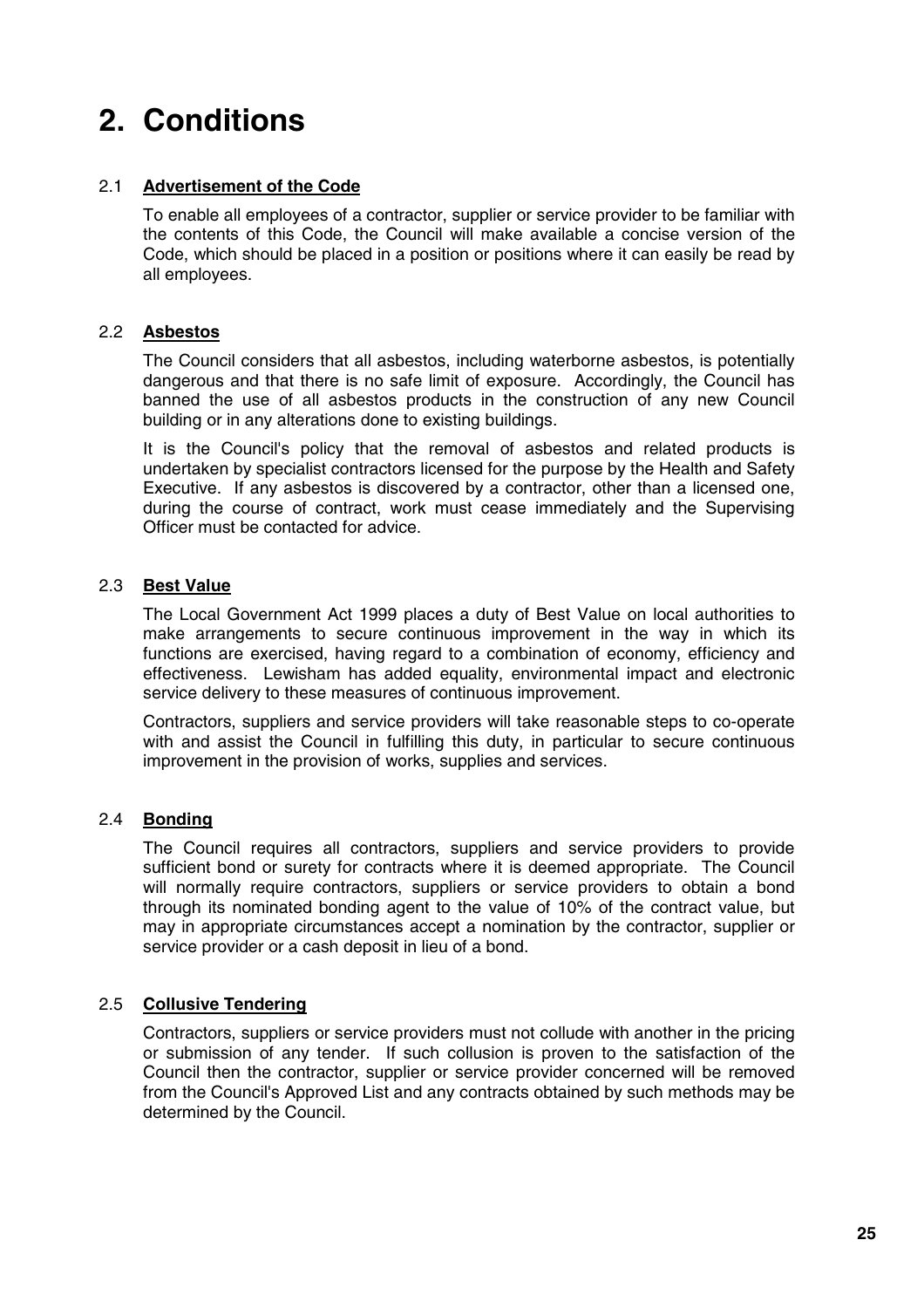#### 2.6 **Considerate Constructor Scheme (CCS)**

All construction or refurbishment contracts/projects in excess of £100,000 or 6 weeks in duration must be registered with the Considerate Constructor Scheme and all contractors working on these projects need to adhere to the rules of the scheme. The registration must be undertaken by the principal contractor, who should detail on the CCS documentation the name and contact details of the Lewisham principal contact for each project. Costs of the scheme to be paid by the contractor.

Contact details for CCS are: http://www.considerateconstructorsscheme.org.uk

#### 2.7 **Creative Lewisham**

**Lewisham's vision is to become the best place in London to live, work and learn. Any project that impacts on the physical environment should be assessed from an urban design perspective, and any contractor, supplier or service provider involved will be expected to work closely with the Council to achieve this aim.**

#### 2.8 **Defects Liability and Liquidated Damages**

Contractors, suppliers and service providers will be subject to defects liability and liquidated damages clauses in circumstances where the Council's Standing Orders so require.

#### 2.9 **Energy**

The Council recognises the many benefits of energy conservation and is committed to improving energy efficiency in the Borough in order to ensure the long term well being and comfort of its people.

Contractors, suppliers and service providers are advised that they will be expected to demonstrate their commitment to energy efficiency having regard to the objectives set out in the Council's Energy Policy (statement is attached as Appendix A).

The evaluation criteria applied in assessing the suitability of any tenderer, will include an examination of its energy policy and what measures it takes to ensure energy efficient measures in carrying out works, or delivering services or supplies (as appropriate) in general and what is proposed in relation to the contract being tendered.

#### 2.10 **Environmental Issues**

Lewisham Council is committed to ongoing improvements in environmental performance. It has identified all the significant environmental impacts of its activities and has set long term improvement objectives for each of these.

Where activities with significant impacts are carried out on its behalf by contractors, suppliers or service providers the Council requires such organisations to help achieve the relevant objectives. It will therefore include the objectives in contract specifications and invites tenderers to state how they will meet them.

Contractors, suppliers and service providers are advised that they will be expected to demonstrate their commitment to environmental sustainability having regard to the objectives set out in the Council's Environmental Policy (statement is attached as Appendix B).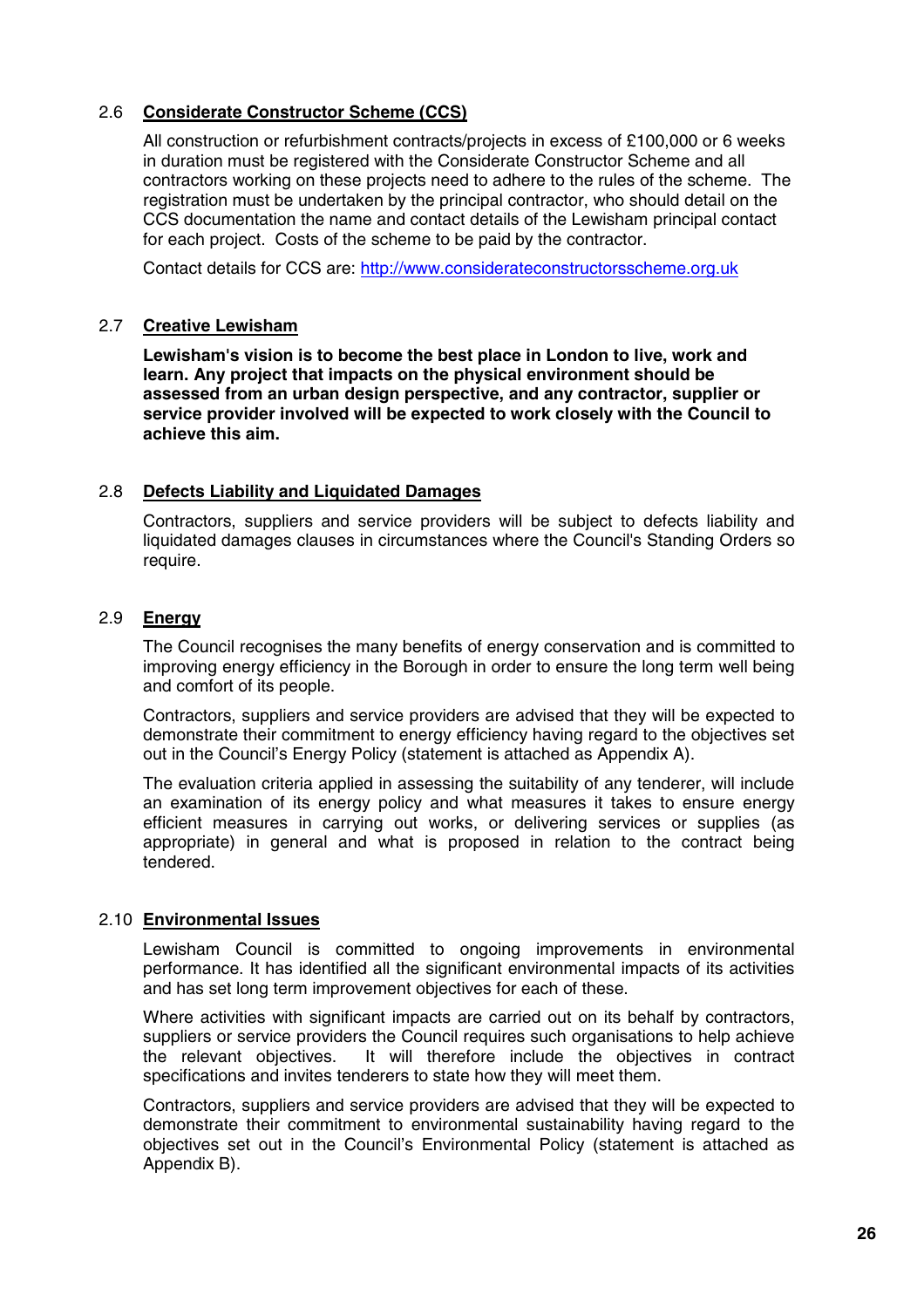The evaluation criteria applied in assessing the suitability of any tenderer, will include an examination of its policy on environmental issues and what measures it takes to ensure environmental measures in carrying out works, or delivering services or supplies (as appropriate) in general and what is proposed in relation to the contract being tendered.

#### 2.11 **Equal Opportunities**

The contractor, supplier or service provider must not treat any person less favourably than another person because of his or her race, gender, colour, nationality, disability, ethnic origin, or sexuality in any recruitment, training, promotion, delivery of goods, provision of services or undertaking of works.

The contractor, supplier or service provider must follow best practice and comply with all legislation in relation to equal opportunities and to the extent that they are not inconsistent with the Council's equal opportunity policy and that of the contractor, supplier or service provider.

Contractors, suppliers and service providers will provide the Council on request with copies of:-

- (a) Instructions to those concerned with recruitment, promotion and training.
- (b) Policies, procedures and other documents available to employees, recognised trade unions or other representative groups of employees.
- (c) Recruitment advertisements or other literature.

#### 2.12 **FairTrade**

The Council wishes to encourage contractors, suppliers and service providers engaged to work for the Council to show a commitment to FairTrade. The Council is committed to Lewisham achieving and maintaining "FairTrade Borough" status by meeting the five goals necessary to become a designated FairTrade Borough.

Information on FairTrade can be found at: http://www.fairtrade.org.uk

#### 2.13 **Financial Viability**

The Council will require all contractors, suppliers or service providers to provide copies of audited accounts and, where applicable, auditors and directors' reports in order that financial viability may be assessed.

Contractors, suppliers and service providers will be subject to a periodical review of their financial situation and must satisfy the Council of their continuing financial capability to resource any prospective contracts.

#### 2.14 **Fraud and Corruption**

The Council expects all of its contractors, suppliers, agents, partner organisations and individuals, to act with honesty and integrity. Client officers will be responsible for monitoring their actions and for ensuring that their terms of reference, agreements and/or contracts include a clause to the effect that contractors, suppliers and service providers must abide by the Council's Fraud Policy and co-operate with fraud investigations by Council officers.

Agency employees engaged by the Council are bound by the same rules as direct Council employees and are expected to uphold those principles contained in the Code of Conduct. Failure to do so will result in termination of their engagement.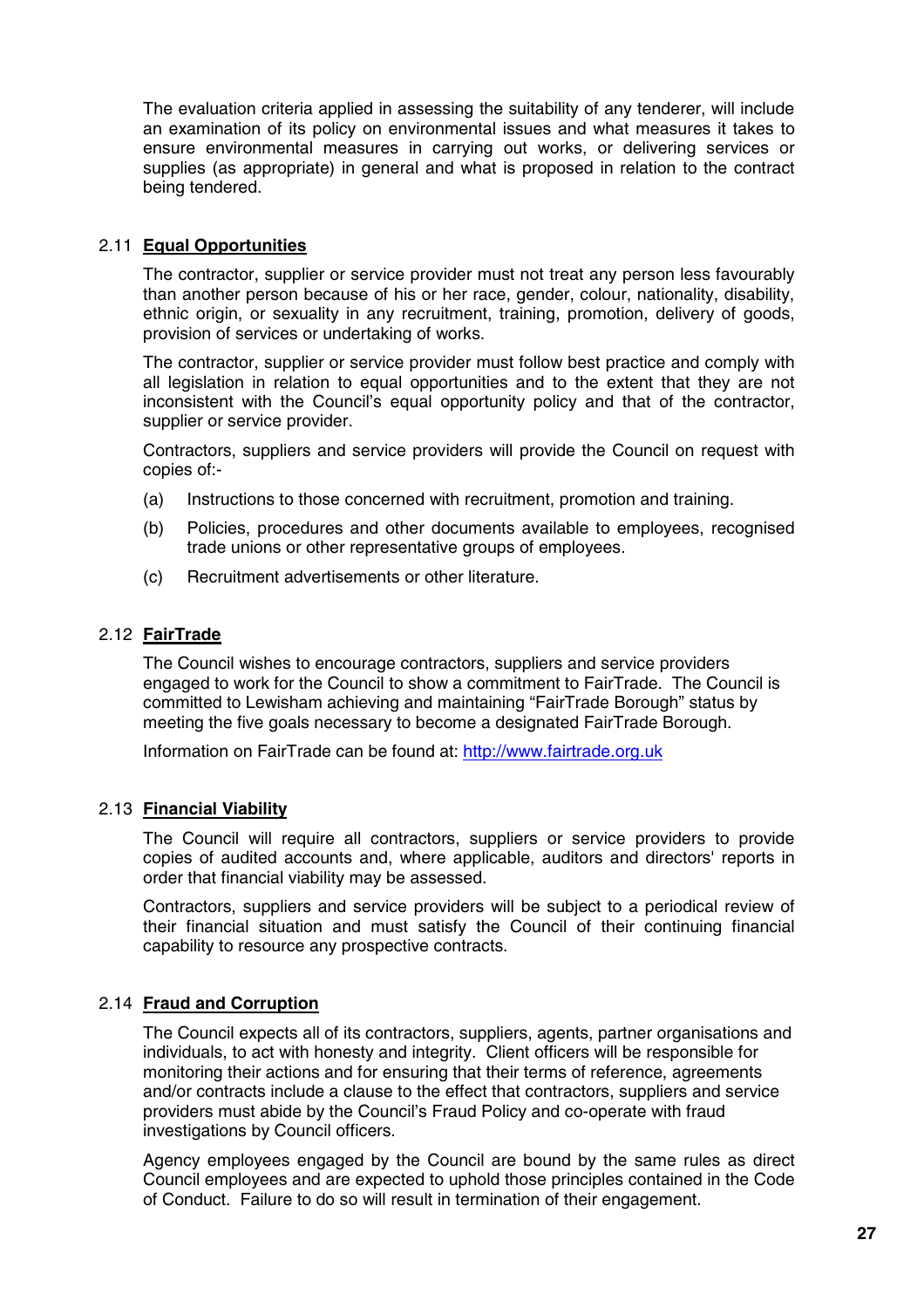#### 2.15 **Freedom of Information Act**

The Freedom of Information Act [FOIA] provides a general right of access to information about all public contracts and procurement activity held by public authorities, subject to certain conditions and exemptions. This means that the Council will be obliged under the Act, to release certain information about the suppliers it contracts with, into the public domain, within certain limits and according to relevant exemptions.

The main exemption relevant to procurement will be Commercial Interests, which means trade secrets and information likely to prejudice the commercial interests of any person (including the public authority) holding it. However, this is a qualified exemption, and the Council can only refuse to disclose information where having decided the exemption applies the Council considers the public interest in withholding disclosure is greater than the public interest in disclosure.

Information on the FOIA can be found at: http://intranet.lewisham.gov.uk/foia

#### 2.16 **Gifts and Inducements**

Contractors, suppliers and service providers should be aware that it is a criminal offence under Sub-Section 2 of Section 117 of the Local Government Act 1972 for an officer of a local authority to accept any fee or reward whatsoever other than his/her proper remuneration.

Whilst the Council will always consider the facts of every individual case, if it is proven to its satisfaction that any such fee or reward is offered then any contract the contractor, supplier or service provider has with the Council is likely to be terminated and damages sought from the contractor, supplier or service provider. In addition, the contractor, supplier or service provider concerned will almost certainly be removed from the Council's Approved List or any other Select or Tender Lists for which the organisation is being considered.

#### 2.17 **Health and Safety**

All contractors, suppliers and service providers must provide the Council with a copy of their health, safety and welfare policies and procedures. In assessing the adequacy of these documents the Council will take into account the nature of the work, supply or service to be undertaken.

Contractors, suppliers and service providers must keep copies of their health and safety policies and procedures on site and at all locations from which the contractor, supplier or service provider operates and the policy must be practised and subject to regular review.

The Council will require health and safety policy statements to be available and practised regardless of the size of the contractor, supplier or service provider concerned. All contractors must comply with the Health and Safety at Work Act 1974 and such other specialised safety regulations and/or insurance requirements that may apply to the type of work to be undertaken.

#### 2.18 **Insurances**

All contractors, suppliers and service providers employed by the Council must maintain such insurance policies as are necessary to cover any liability which may arise under the contract.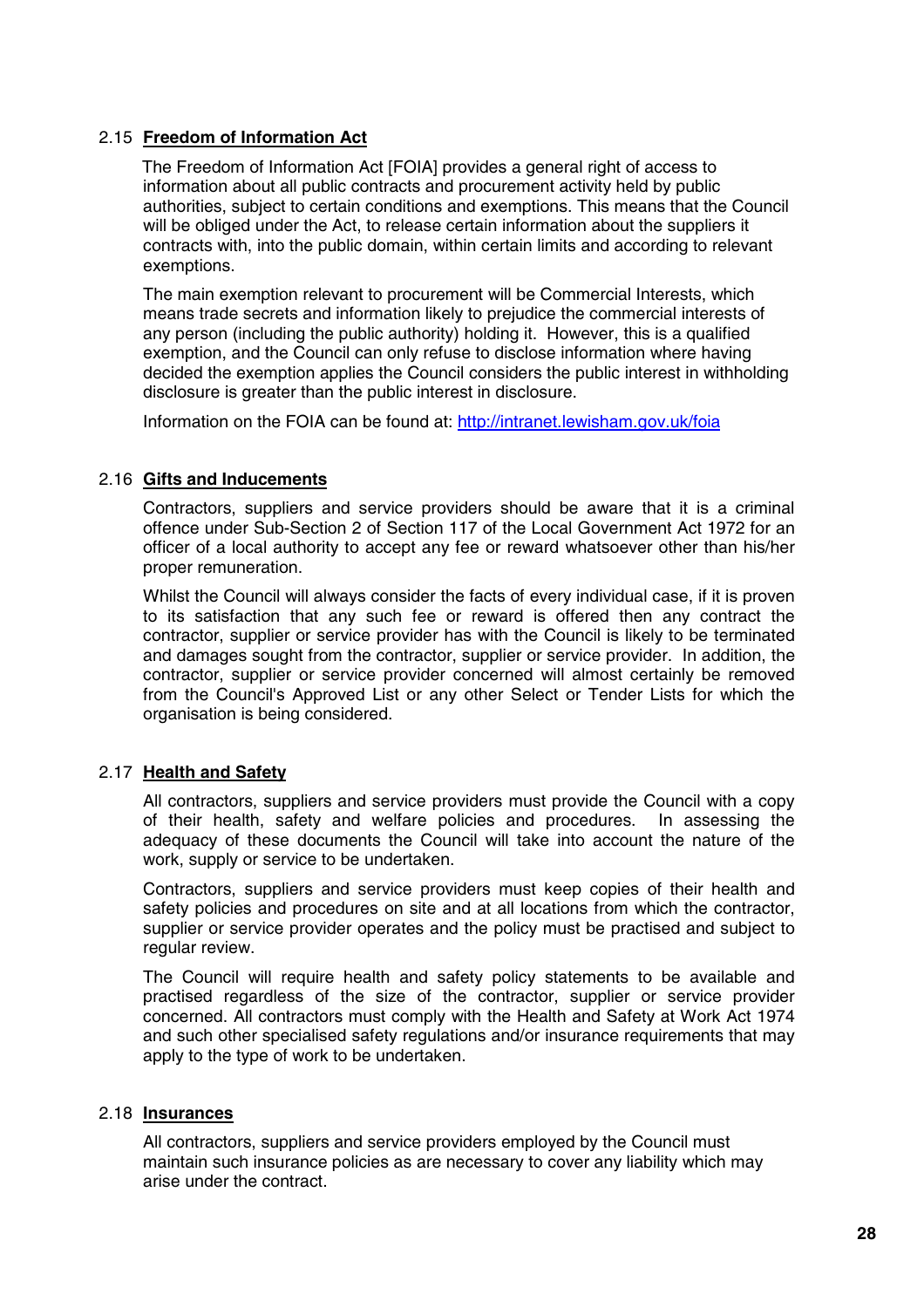For contractors, suppliers and service providers wishing to tender for contracts, the following policies will be required as a minimum:-

- Public Liability with a minimum indemnity limit of £5m in respect of each and every claim
- Employers' Liability with minimum indemnity limit of £5m in respect of each and every claim
- Professional Negligence insurance with a minimum indemnity limit of £2m in the annual aggregate

The insurance policies must be maintained with reputable insurers and approved by the Council.

The Council may in certain circumstances amend the required level of cover where a risk assessment of a contract indicates such a level is appropriate.

#### 2.19 **Lobbying**

Contractors, suppliers or service providers must not lobby or canvass either a member or an employee of the Council in an endeavour to obtain a contract. In addition, all contractors, suppliers and service providers will be required to disclose at the time of tendering the nature of any relationship with an employee or a member of the Council.

#### 2.20 **Local Employment**

It is hoped that contractors, suppliers and service providers engaged to work for the Council will show a commitment to the borough and its residents. If it is necessary for employees to be recruited to work on Lewisham contracts, all contractors are asked first to appoint people resident within the borough and if this is not possible, to employ people resident in neighbouring boroughs.

#### 2.21 **Materials, Plant, Equipment and Machinery**

All materials, plant, equipment and machinery used on Council contracts must comply with the specification(s) in the contract documents or if none is so specified, the most suitable materials, plant, equipment and machinery reasonably obtainable. Where a British Standard applies then materials, plant, equipment and machinery that meet the latest standard must be used.

#### 2.22 **Quality Standards**

Whilst it is not a requirement for contractors, suppliers or service providers to be formally Quality Assured with an accredited certification body, it is a requirement that organisations have a quality management system in place that is at least to the standard of ISO9001:2000 (or equivalent). Such a system must take account of the following principles of quality management:

- focus on customers
- provide leadership
- involve people within the organisation
- use a process and systems approach
- encourage continual improvement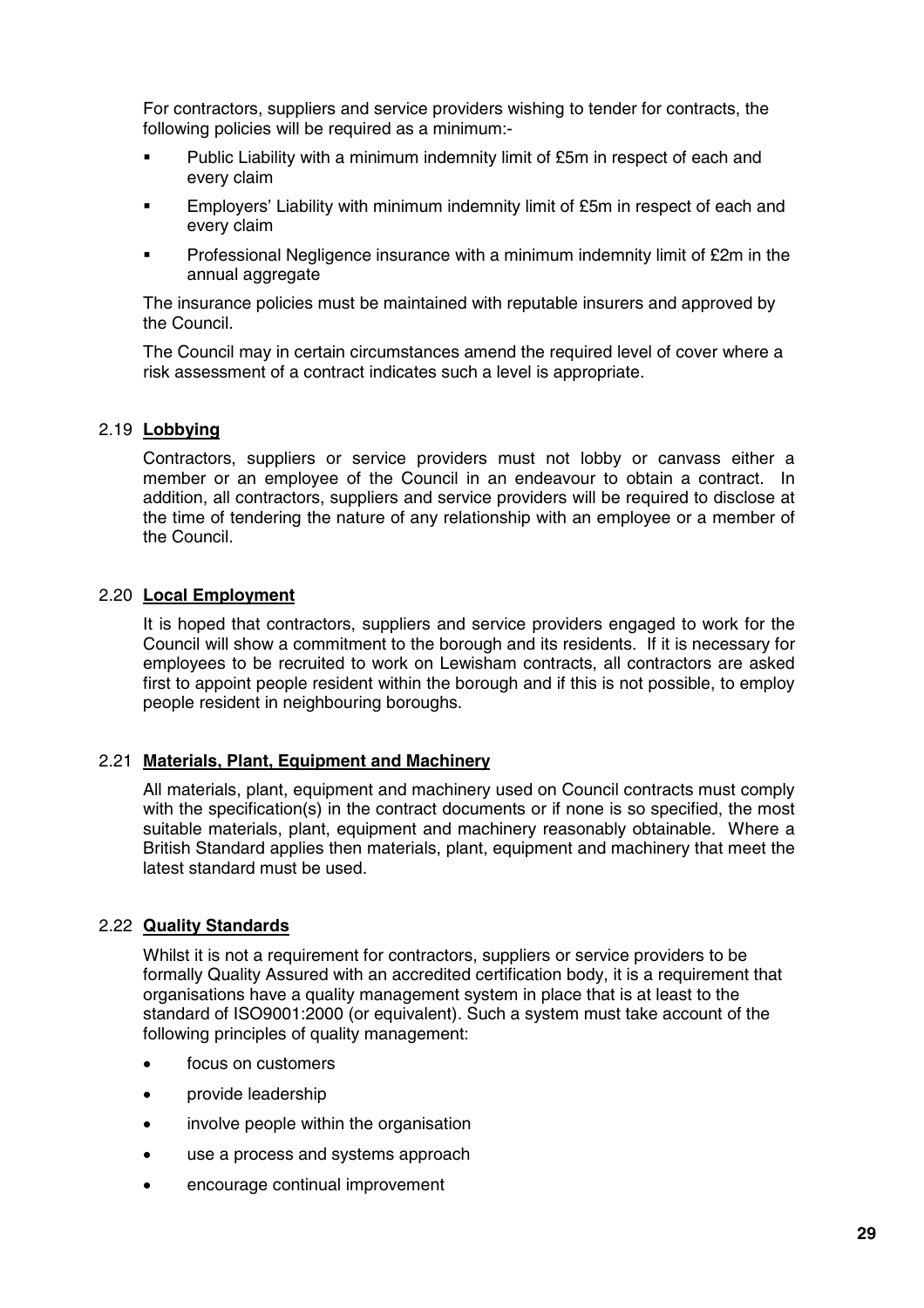- base decisions on facts
- work with suppliers

#### 2.23 **Statutory Obligations**

Contractors, suppliers and service providers must comply with, and give all notices required by, any Act of Parliament or any instrument rule or order made under any Act of Parliament.

#### 2.24 **Sub-Contracting**

Any contractor, supplier or service provider wishing to sub-contract must submit the name of the sub-contractor to the Council for approval. The main contractor, supplier or service provider will be responsible as far as practicable for the compliance with this Code by any sub-contractor employed on a contract and the contractor, supplier or service provider must enforce its provisions against the sub-contractor if necessary.

When seeking written permission from the Council to sub contract, the main contractor must satisfy the Council of the intended sub contractor's competence and provide written evidence of having assessed the sub contractor in the following areas:

- experience in the type of work to be done;
- health and safety policies and practices:
- recent health and safety performance (number of accidents etc);
- qualifications and skills;
- safety method statement;
- health and safety training and supervision provided;
- arrangements for consulting the workforce;
- any independent assessment of their competence;
- memberships of a relevant trade or professional body; or
- whether they or their employees hold a 'passport' in health and safety training.

The degree of competence required will depend on the work to be done, and the level of risk involved.

The Council will treat a breach of this Code by a sub-contractor as if it were a breach by the main contractor, supplier or service provider and will be entitled to take action against the main contractor, supplier or service provider accordingly.

The main contractor, supplier or service provider must make it a requirement in any sub-contract that the sub-contractor complies with this Code and the main contractor, supplier or service provider must supply a copy to the sub-contractor. For this purpose, the Council will on request provide additional copies of this Code to the main contractor, supplier or service provider.

#### 2.25 **Support Facilities**

Contractors and, where appropriate, suppliers must satisfy the Council that they have sufficient off site facilities to enable them to execute the contract.

#### 2.26 **Technical Competence**

The Council will satisfy itself of contractors', suppliers' and service providers' technical competence and ability to undertake works for which they may be considered. In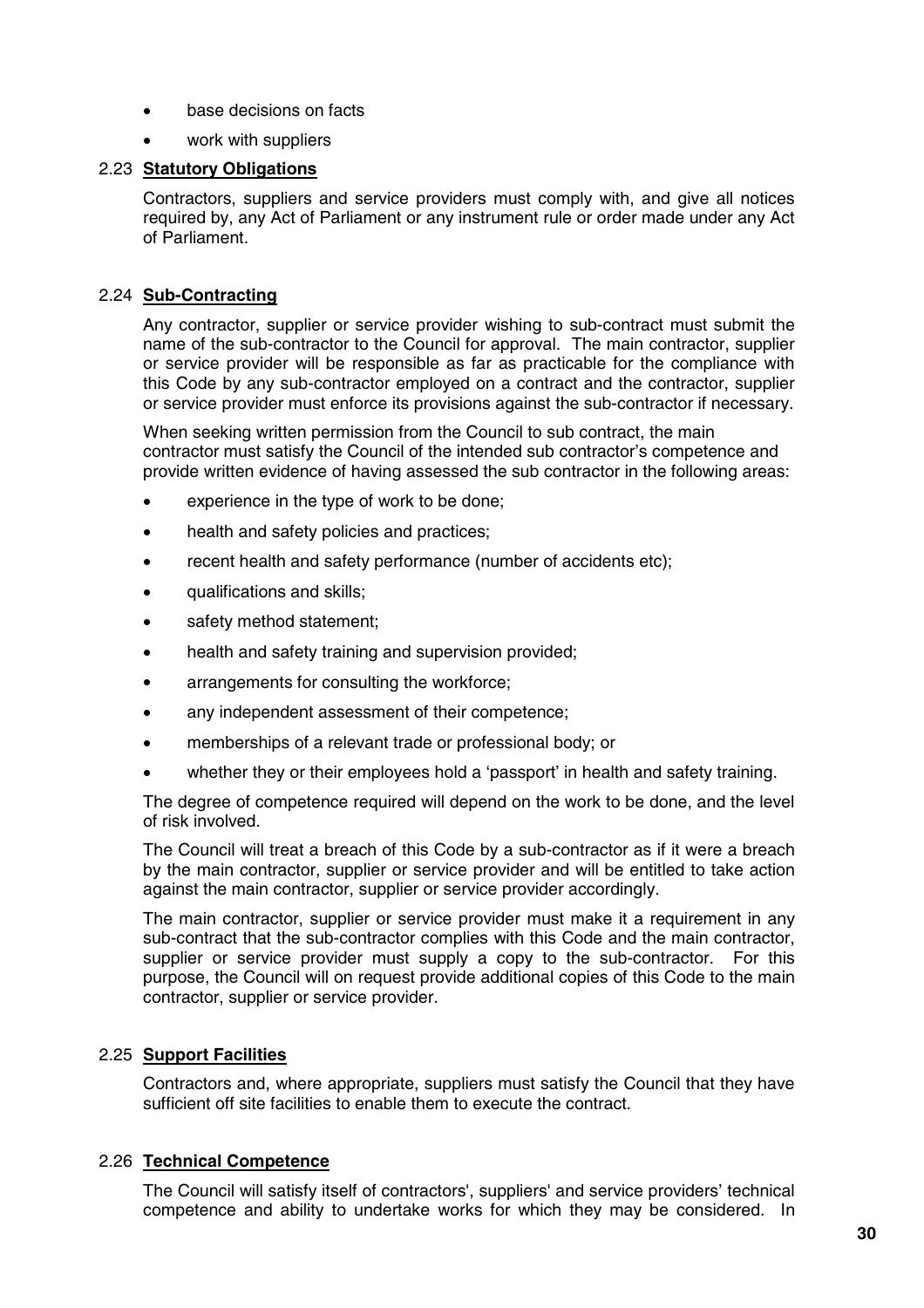assessing such suitability, account will be taken of similar works undertaken recently and the size and qualifications of the contractor's or suppliers workforce relevant to its ability to resource the particular type of work. The contractor, supplier or service provider must provide such relevant information and reasonable access for the Council to assess such suitability.

Contractors wishing to undertake electrical installation work must be on the Approved Roll of the National Inspection Council for Electrical Installation Contracting (NICEIC). Contractors wishing to undertake gas installation, or maintenance work, must be on the Register of the Confederation of Registered Gas Installers (CORGI).

#### 2.27 **Tipping, Removal and Disposal of Waste**

Contractors must satisfy the Council that they have and maintain satisfactory arrangements for the removal and disposal of rubbish and waste materials. The Council will require contractors to prove that such arrangements have been made.

#### 2.28 **Transfer of Undertakings (Protection of Employment) Regulations [or 'TUPE']**

The Transfer of Undertakings (Protection of Employment) Regulations, provide that, if an undertaking is transferred by one employer to another, the staff of the undertaking are

- (a) entitled to employment by the new employer, with the same conditions of service as before,
- (b) not entitled to redundancy payments from their old employer. The Regulations (as amended by the Trade Union Reform & Employment Rights Act 1993) incorporate into UK law the EC Acquired Rights Directive.

The TUPE Regulations will not apply to all Council contracts, but where they do, contractors, suppliers and service providers will be expected to make provision for their implementation in any tenders. Where a bid is submitted on the basis that TUPE would apply, the Council will need to be satisfied that the Tenderer is proposing to offer pension arrangements which are broadly comparable to those currently available to the staff.

Under the Local Government Pension Scheme (Amendment etc) Regulations 1999, the Scheme is modernised to allow the entry of specific types of employers by means of admission agreements. This entry ['Admitted Body Status'] may be available to companies bidding for Council contracts, and allows the transferred staff to maintain their current pension arrangements. Tenderers should seek their own independent professional advice in these cases.

### **3. Enforcement of the code**

- 3.1 The Council will seek to ensure that all contractors, suppliers and service providers whom it employs comply with this code.
- 3.2 Any duly accredited representative(s) of the Council will have the contractual right at all reasonable times to enter any site, depot, workshop or office of the contractor, supplier or service provider (or the sub-contractor if appropriate) to ascertain whether or not this Code is being complied with. During any such visit the representative(s) may be accompanied by the contractor, supplier or service provider or their representative(s).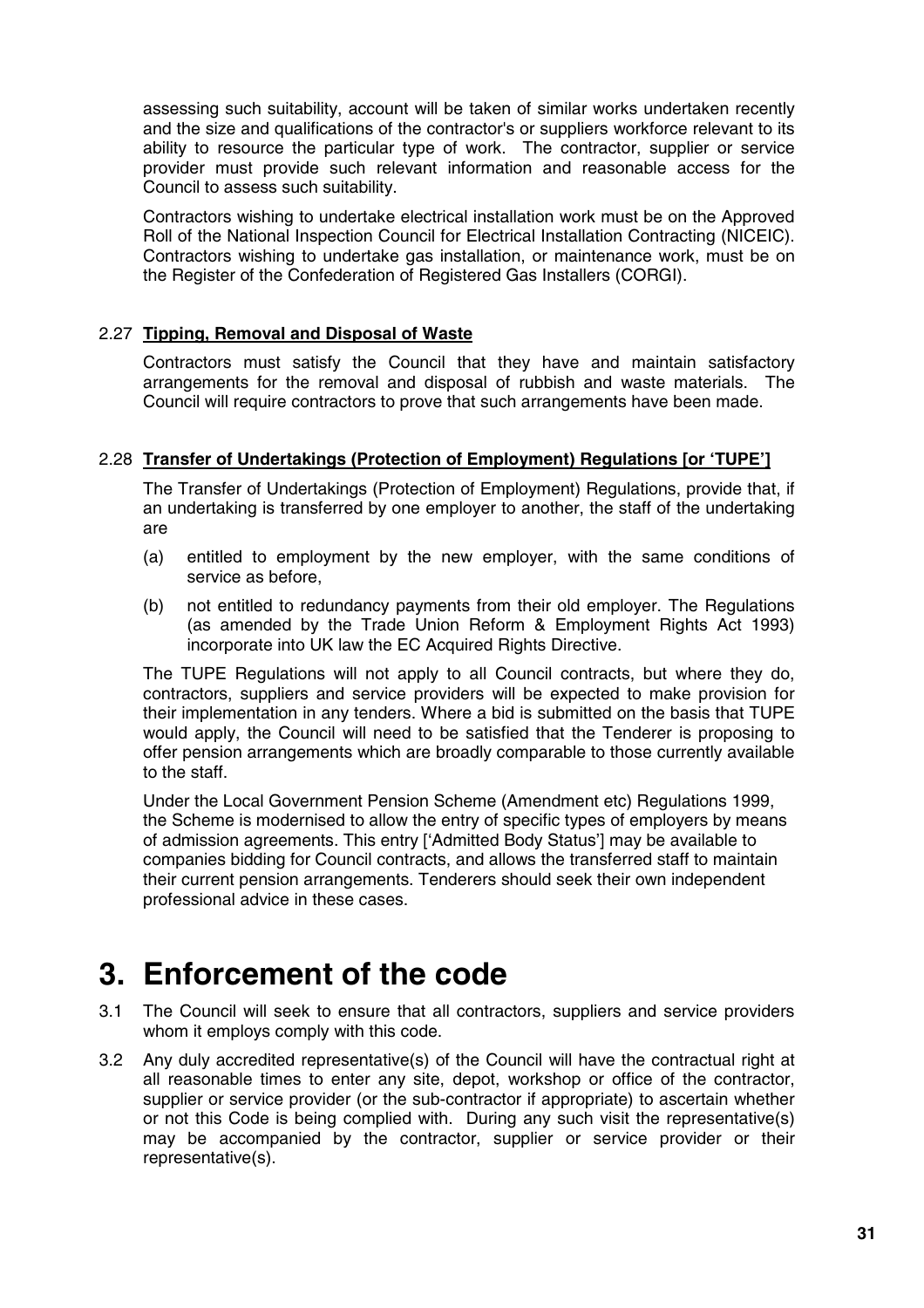

### **ENERGY POLICY STATEMENT**

The Council recognises the many benefits of energy conservation and is committed to improving energy efficiency in the Borough in order to ensure the comfort and well being of its people. This involves a commitment to the following measures, as funding and the decision making process permits:

- 1) Create housing conditions that provide **affordable warmth**, especially for those on low income, through the development of practical initiatives to tackle problems associated with poor heating and insulation.
- 2) Ensure use of the most **energy efficient technology** for design, installation and retrofit work in the Council's operational buildings and housing stock, and encourage the installation of energy efficient measures in private properties.
- 3) Use and promote the most **environmentally friendly** practical energy source.
- 4) Provide **advice and education** on energy efficiency to the public, staff and businesses. Actively promote energy efficiency issues and increase public awareness of energy use and its effect on the environment.
- 5) **Monitor** energy consumption in council buildings, periodically checking this consumption against benchmarks. Work towards electronic checking of all invoices.
- 6) Provide a service to enable energy to be purchased at the **lowest economic and environmentally friendly rate** and periodically review purchasing tariffs.
- 7) Ensure a comfortable **working environment** for staff, where temperature and humidity levels do not compromise productivity.
- 8) Take into account **personal circumstances**, advising low-income households on the availability of grants and special schemes.
- 9) Use **vehicles** with low fuel consumption and pollution reducing technology and ensure their regular servicing and energy conscious operation. Promote and facilitate the use of alternative modes of transport.
- 10) Work in **partnership** with other authorities and organisations in implementing this policy.

*Approved by Environmental Sustainability Committee 4 September 2001*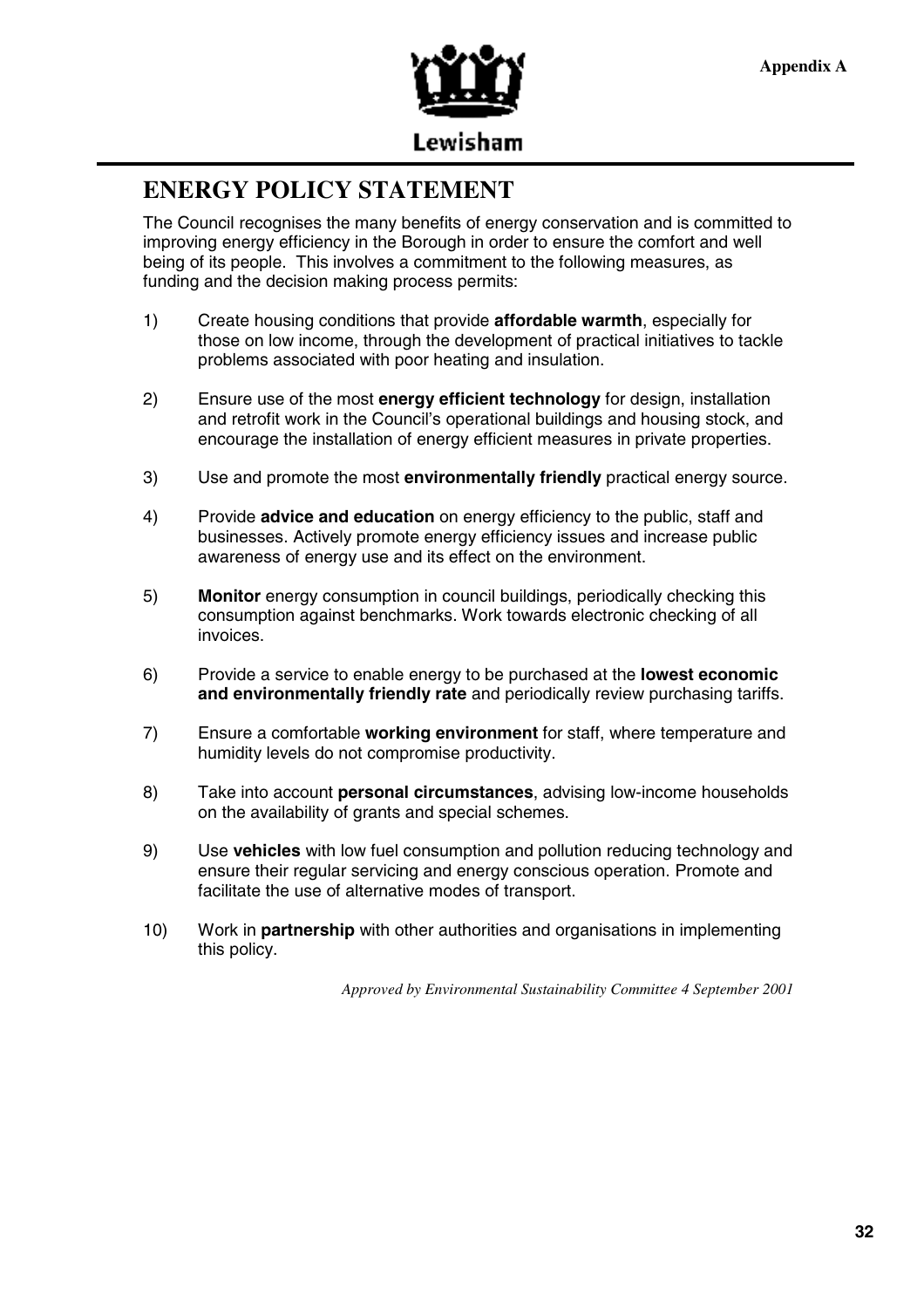

Lewisham

### **ENVIRONMENTAL POLICY STATEMENT**

- 1. Lewisham Council is committed to improving the quality of life of both the local and wider community now and in the future.
- 2. It recognises that quality of life in the longer term is dependent on the health and quality of the local and global environment.
- 3. It also recognises that improvements in the standard of living of the developed countries have been achieved through a wasteful use of resources and exploitation of fossil fuels across the world.
- 4. This is contributing to:
- 4.1 global warming and climate change through green house gases emitted by burning fossil fuels,
- 4.2 pollution of air, land and water,
- 4.3 loss of forests, soils, fish stocks and other resources through harvesting them more rapidly than they can regenerate.
- 5. All three above are acting together to destroy ecosystems the communities of interdependent plants and animals across the globe which help regulate the environment and keep the planet fit for life.
- 6. In the spirit of Local Agenda 21 agreed at the Earth Summit in 1992 and the Local Government Declaration on Sustainable Development which it signed up to in 1994, the Council is committed to continually improve its environmental performance by:
- 6.1 integrating and achieving environmental performance objectives within all its services, programmes and working practices: and
- 6.2 ensuring its activities are designed to reduce adverse impact on the environment and to use resources increasingly efficiently over time.
- 7. The council will use the system provided by the Eco Management and Audit scheme to achieve this.
- 8. The Council is committed to encourage others in the borough to do the same in order to promote improvements in the environmental performance of the borough and in local environmental quality.
- 9. The council will take action to:-
- 9.1 Reduce Lewisham's contribution to climate change through the use of fossil fuels
- 9.2 Reduce Lewisham's contribution to the destruction of the global and regional environment (habitats, biodiversity and resources) through the goods and services purchased by the council and by others in the borough.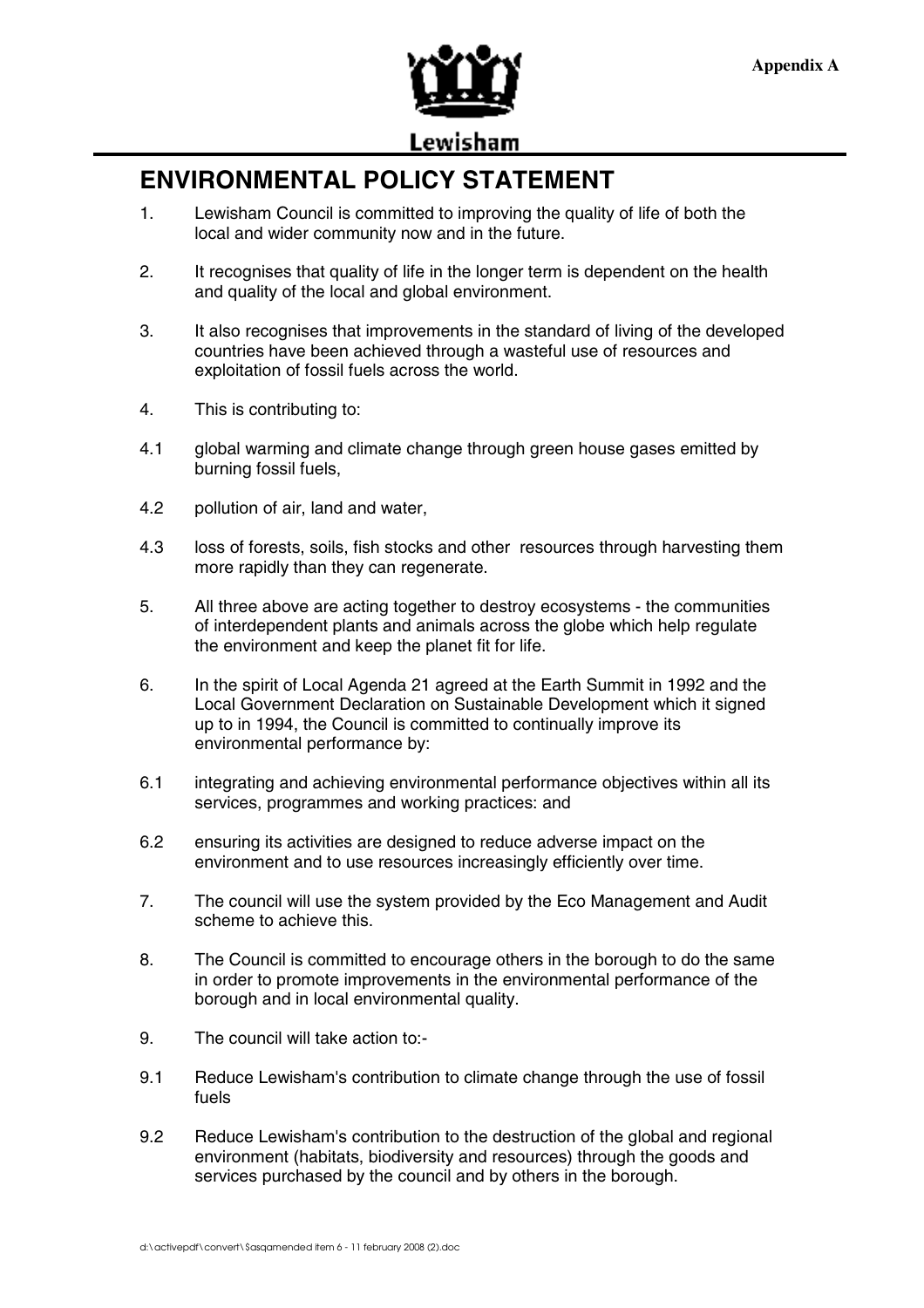- 9.3 Improve local air quality and reduce traffic congestion
- 9.4 Reduce local water, land and noise pollution
- 9.5 Increase local biodiversity in existing wildlife habitat and encourage the creation of new habitat
- 9.6 Improve the quality of the built environment and standards of design and management

#### **10. As a large organisation and employer, the council aims to do this by**

- 10.1 Raising the awareness of all staff and members about environmental issues, best practice in tackling them in every day life and at work and motivating them to take action, including adopting healthier, less resource intensive lifestyles
- 10.2 Ensuring managers at strategic and operational levels take environmental issues into account in all decision making: take responsibility for managing and monitoring the environmental impacts of their services and continually improve environmental performance
- 10.3 Ensuring products, materials and energy purchased to deliver council services have been produced in ways which do not harm, or which benefit the environment, are sourced as locally as possible to minimise transport impacts and are reused or recycled at the end of their lives as far as possible
- 10.4 Working with contractors and suppliers to help them improve their environmental performance in meeting the council's own standards and objectives
- 10.5 Increasing the environmental performance of council buildings over time, managing their grounds to promote wildlife and biodiversity and ensuring they are located to minimise the need to travel to them by car
- 10.6 Meeting, and wherever possible, exceeding all relevant environmental legal standards
- 10.7 Adopting and achieving within Lewisham all local, national and international objectives and targets to protect the environment, for example, national CO2 emission reduction targets and national waste strategy targets
- 10.8 Ensuring that appropriate environmental risk assessments are conducted and contingency procedures are in place in the event of environmental accidents or emergencies
- 10.9 Ensuring this policy is widely communicated to all staff, elected members, contractors and partners
- 10.10 Achieving and maintaining registration to the European Union's Eco Management and Audit scheme